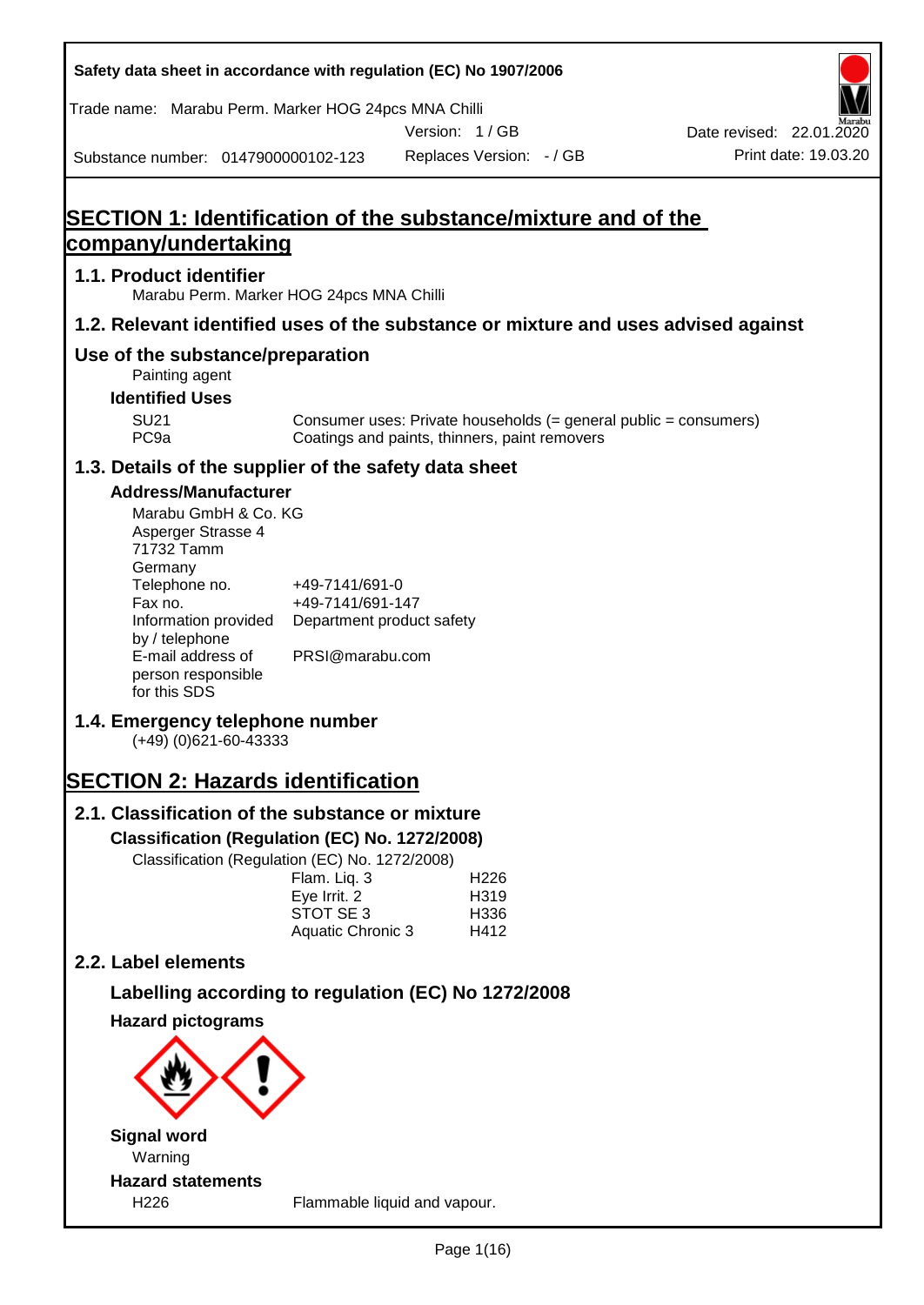| Safety data sheet in accordance with regulation (EC) No 1907/2006               |                                                                       |      |                          |                          |   |                                                                                  |
|---------------------------------------------------------------------------------|-----------------------------------------------------------------------|------|--------------------------|--------------------------|---|----------------------------------------------------------------------------------|
| Trade name: Marabu Perm. Marker HOG 24pcs MNA Chilli                            |                                                                       |      |                          |                          |   |                                                                                  |
|                                                                                 |                                                                       |      | Version: 1/GB            |                          |   | Date revised: 22.01.2020                                                         |
| Substance number: 0147900000102-123                                             |                                                                       |      |                          | Replaces Version: - / GB |   | Print date: 19.03.20                                                             |
| H319                                                                            | Causes serious eye irritation.                                        |      |                          |                          |   |                                                                                  |
| H336                                                                            | May cause drowsiness or dizziness.                                    |      |                          |                          |   |                                                                                  |
| H412                                                                            | Harmful to aquatic life with long lasting effects.                    |      |                          |                          |   |                                                                                  |
| <b>Precautionary statements</b>                                                 |                                                                       |      |                          |                          |   |                                                                                  |
| P <sub>101</sub>                                                                | If medical advice is needed, have product container or label at hand. |      |                          |                          |   |                                                                                  |
| P <sub>102</sub>                                                                | Keep out of reach of children.                                        |      |                          |                          |   |                                                                                  |
| P210                                                                            | sources. No smoking.                                                  |      |                          |                          |   | Keep away from heat, hot surfaces, sparks, open flames and other ignition        |
| P264.1                                                                          | Wash hands thoroughly after handling.                                 |      |                          |                          |   |                                                                                  |
| P271                                                                            | Use only outdoors or in a well-ventilated area.                       |      |                          |                          |   |                                                                                  |
| P280                                                                            |                                                                       |      |                          |                          |   | Wear protective gloves / protective clothing / eye protection / face protection. |
| P305+P351+P338                                                                  | lenses, if present and easy to do. Continue rinsing.                  |      |                          |                          |   | IF IN EYES: Rinse cautiously with water for several minutes. Remove contact      |
| P405                                                                            | Store locked up.                                                      |      |                          |                          |   |                                                                                  |
| P501.9                                                                          | Dispose of contents / container as problematic waste.                 |      |                          |                          |   |                                                                                  |
| Hazardous component(s) to be indicated on label (Regulation (EC) No. 1272/2008) |                                                                       |      |                          |                          |   |                                                                                  |
| contains                                                                        | 1-Methoxy-2-propanol                                                  |      |                          |                          |   |                                                                                  |
| 2.3. Other hazards<br>No special hazards have to be mentioned.                  |                                                                       |      |                          |                          |   |                                                                                  |
|                                                                                 |                                                                       |      |                          |                          |   |                                                                                  |
| <b>SECTION 3: Composition/information on ingredients</b><br>3.2. Mixtures       |                                                                       |      |                          |                          |   |                                                                                  |
| <b>Hazardous ingredients</b>                                                    |                                                                       |      |                          |                          |   |                                                                                  |
|                                                                                 |                                                                       |      |                          |                          |   |                                                                                  |
| <b>Ethanol</b>                                                                  |                                                                       |      |                          |                          |   |                                                                                  |
| CAS No.                                                                         | 64-17-5                                                               |      |                          |                          |   |                                                                                  |
| EINECS no.                                                                      | 200-578-6<br>01-2119457610-43                                         |      |                          |                          |   |                                                                                  |
| Registration no.<br>Concentration                                               | $>=$ 25                                                               |      | $\prec$                  | 50                       | % |                                                                                  |
|                                                                                 |                                                                       |      |                          |                          |   |                                                                                  |
| Classification (Regulation (EC) No. 1272/2008)                                  |                                                                       |      |                          |                          |   |                                                                                  |
|                                                                                 | Flam. Liq. 2                                                          |      | H <sub>225</sub><br>H319 |                          |   |                                                                                  |
|                                                                                 | Eye Irrit. 2                                                          |      |                          |                          |   |                                                                                  |
| Concentration limits (Regulation (EC) No. 1272/2008)                            | Eye Irrit. 2                                                          | H319 | $>= 50 \%$               |                          |   |                                                                                  |
| 1-Methoxy-2-propanol                                                            |                                                                       |      |                          |                          |   |                                                                                  |
| CAS No.                                                                         | 107-98-2                                                              |      |                          |                          |   |                                                                                  |
| EINECS no.                                                                      | 203-539-1                                                             |      |                          |                          |   |                                                                                  |
| Registration no.                                                                | 01-2119457435-35                                                      |      |                          |                          |   |                                                                                  |
| Concentration                                                                   | $=$                                                                   | 25   | $\overline{\phantom{0}}$ | 50                       | % |                                                                                  |
|                                                                                 |                                                                       |      |                          |                          |   |                                                                                  |
| Classification (Regulation (EC) No. 1272/2008)                                  |                                                                       |      |                          |                          |   |                                                                                  |
|                                                                                 | STOT SE 3                                                             |      | H336                     |                          |   |                                                                                  |
|                                                                                 | Flam. Liq. 3                                                          |      | H <sub>226</sub>         |                          |   |                                                                                  |
|                                                                                 |                                                                       |      |                          |                          |   |                                                                                  |
| <b>Benzyl alcohol</b>                                                           |                                                                       |      |                          |                          |   |                                                                                  |
| CAS No.                                                                         | 100-51-6                                                              |      |                          |                          |   |                                                                                  |
| EINECS no.                                                                      | 202-859-9                                                             |      |                          |                          |   |                                                                                  |
| Registration no.                                                                | 01-2119492630-38                                                      |      |                          |                          |   |                                                                                  |
| Concentration                                                                   | $>=$                                                                  | 1    | $\prec$                  | 10                       | % |                                                                                  |
| Classification (Regulation (EC) No. 1272/2008)                                  |                                                                       |      |                          |                          |   |                                                                                  |
|                                                                                 | Acute Tox. 4                                                          |      | H332                     |                          |   |                                                                                  |
|                                                                                 |                                                                       |      |                          |                          |   |                                                                                  |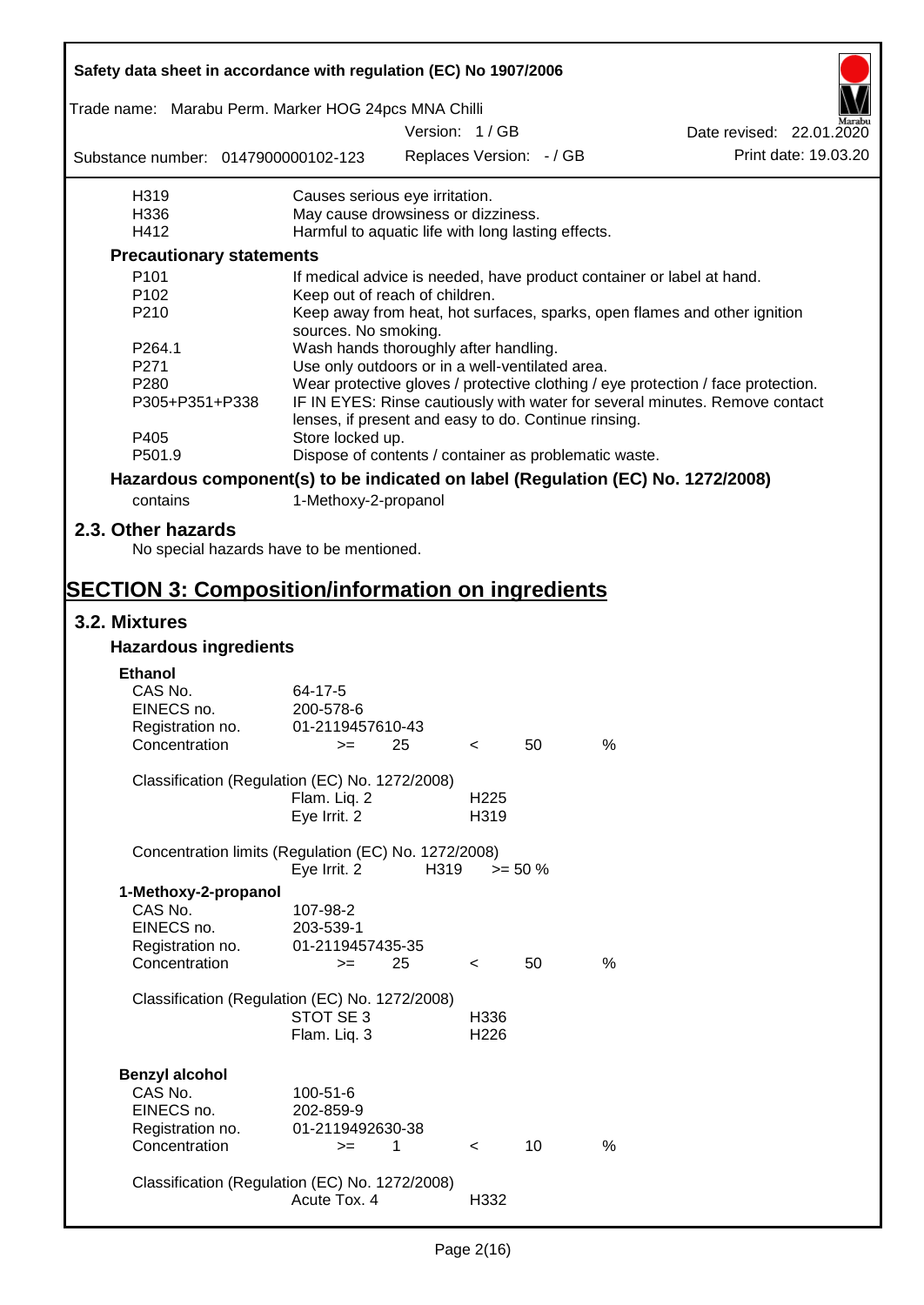|               | Safety data sheet in accordance with regulation (EC) No 1907/2006       |               |                          |    |      |                          |                      |
|---------------|-------------------------------------------------------------------------|---------------|--------------------------|----|------|--------------------------|----------------------|
|               | Trade name: Marabu Perm. Marker HOG 24pcs MNA Chilli                    | Version: 1/GB |                          |    |      | Date revised: 22.01.2020 | Marabu               |
|               |                                                                         |               |                          |    |      |                          |                      |
|               | Substance number: 0147900000102-123                                     |               | Replaces Version: - / GB |    |      |                          | Print date: 19.03.20 |
|               | Acute Tox. 4                                                            |               | H302                     |    |      |                          |                      |
|               | Eye Irrit. 2                                                            |               | H319                     |    |      |                          |                      |
|               |                                                                         |               |                          |    |      |                          |                      |
|               | 3',6'-bis(diethylamino)spiro[isobenzofuran-1(3H),9'-[9H]xanthene]-3-one |               |                          |    |      |                          |                      |
| CAS No.       | 509-34-2                                                                |               |                          |    |      |                          |                      |
| EINECS no.    | 208-096-8                                                               |               |                          |    |      |                          |                      |
| Concentration | $>=$                                                                    | 2,5           | $\prec$                  | 10 | $\%$ |                          |                      |
|               | Classification (Regulation (EC) No. 1272/2008)                          |               |                          |    |      |                          |                      |
|               | Acute Tox. 4                                                            |               | H302                     |    |      |                          |                      |
|               | Eye Irrit. 2                                                            |               | H <sub>3</sub> 19        |    |      |                          |                      |
|               | <b>Aquatic Chronic 2</b>                                                |               | H411                     |    |      |                          |                      |
|               |                                                                         |               |                          |    |      |                          |                      |

# **SECTION 4: First aid measures**

## **4.1. Description of first aid measures**

### **General information**

In all cases of doubt, or when symptoms persist, seek medical attention. Never give anything by mouth to an unconscious person. If unconscious place in recovery position and seek medical advice.

#### **After inhalation**

Remove to fresh air, keep patient warm and at rest. If breathing is irregular or stopped, administer artificial respiration.

#### **After skin contact**

Remove contaminated clothing. Wash skin thoroughly with soap and water or use recognised skin cleanser. Do NOT use solvents or thinners.

#### **After eye contact**

Remove contact lenses, irrigate copiously with clean, fresh water, holding the eyelids apart for at least 10 minutes and seek immediate medical advice.

#### **After ingestion**

If accidentally swallowed rinse the mouth with plenty of water (only if the person is conscious) and obtain immediate medical attention. Keep at rest. Do NOT induce vomiting.

## **4.2. Most important symptoms and effects, both acute and delayed**

Until now no symptoms known so far.

## **4.3. Indication of any immediate medical attention and special treatment needed**

## **Hints for the physician / treatment**

Treat symptomatically

## **SECTION 5: Firefighting measures**

## **5.1. Extinguishing media**

## **Suitable extinguishing media**

Recommended: alcohol resistant foam, CO2, powders, water spray/mist, Not be used for safety reasons: water *iet* 

## **5.2. Special hazards arising from the substance or mixture**

In the event of fire the following can be released: Carbon monoxide (CO); Carbon dioxide (CO2); dense black smoke; Nitrogen oxides (NOx); Sulphur oxides; Hydrogen chloride (HCl)

## **5.3. Advice for firefighters**

## **Special protective equipment for fire-fighting**

Cool closed containers exposed to fire with water. Do not allow run-off from fire fighting to enter drains or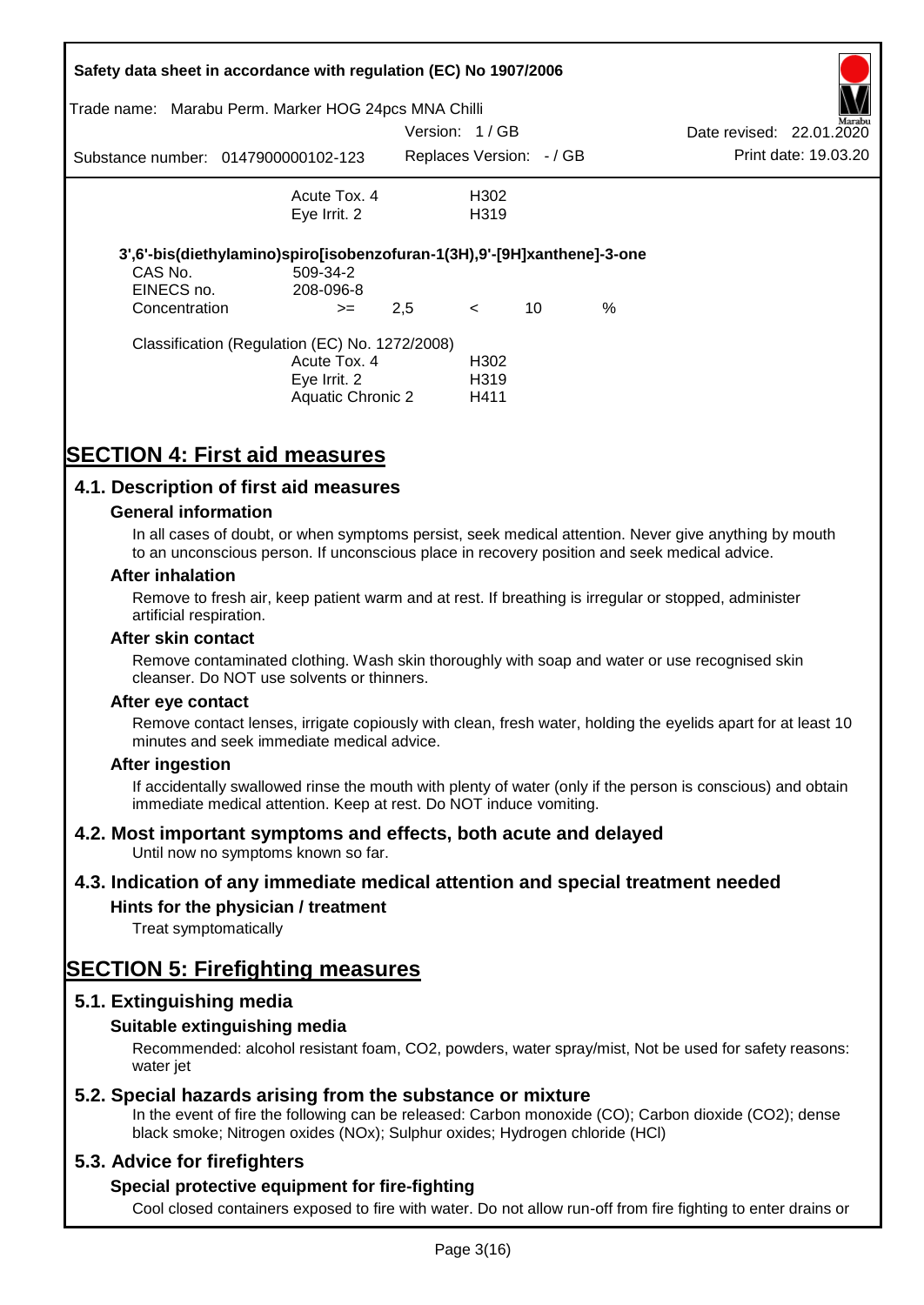## **Safety data sheet in accordance with regulation (EC) No 1907/2006**

Trade name: Marabu Perm. Marker HOG 24pcs MNA Chilli

Version: 1 / GB

Date revised: 22.01.

Substance number: 0147900000102-123

Replaces Version: - / GB Print date: 19.03.20

water courses.

# **SECTION 6: Accidental release measures**

## **6.1. Personal precautions, protective equipment and emergency procedures**

Exclude sources of ignition and ventilate the area. Avoid breathing vapours. Refer to protective measures listed in Sections 7 and 8.

## **6.2. Environmental precautions**

Do not allow to enter drains or waterways. If the product contaminates lakes, rivers or sewage, inform appropriate authorities in accordance with local regulations.

## **6.3. Methods and material for containment and cleaning up**

Contain and collect spillage with non-combustible absorbent materials, e.g. sand, earth, vermiculite, diatomaceous earth and place in container for disposal according to local regulations (see section 13). Clean preferably with a detergent - avoid use of solvents.

## **6.4. Reference to other sections**

Information regarding Safe handling, see Section 7. Information regarding personal protective measures, see Section 8. Information regarding waste disposal, see Section 13.

# **SECTION 7: Handling and storage**

## **7.1. Precautions for safe handling**

## **Advice on safe handling**

Prevent the creation of flammable or explosive concentrations of vapour in air and avoid vapour concentration higher than the occupational exposure limits. In addition, the product should only be used in areas from which all naked lights and other sources of ignition have been excluded. Electrical equipment should be protected to the appropriate standard. Mixture may charge electrostatically: always use earthing leads when transferring from one container to another. Operators should wear anti-static footwear and clothing and floors should be of the conducting type. Isolate from sources of heat, sparks and open flame. No sparking tools should be used. Avoid skin and eye contact. Avoid the inhalation of particulates and spray mist arising from the application of this mixture. Smoking, eating and drinking shall be prohibited in application area. For personal protection see Section 8. Never use pressure to empty: container is not a pressure vessel. Always keep in containers of same material as the original one. Comply with the health and safety at work laws. Do not allow to enter drains or water courses.

#### **Advice on protection against fire and explosion**

Vapours are heavier than air and may spread along floors. Vapours may form explosive mixtures with air.

### **Classification of fires / temperature class / Ignition group / Dust explosion class**

| Classification of fires | B (Combustible liquid substances) |
|-------------------------|-----------------------------------|
| Temperature class       | T3                                |

## **7.2. Conditions for safe storage, including any incompatibilities**

## **Requirements for storage rooms and vessels**

Electrical installations/working materials must comply with the local applied technological safety standards. Storage rooms in which filling operations take place must have a conducting floor. Store in accordance with national regulation

#### **Hints on storage assembly**

Store away from oxidising agents, from strongly alkaline and strongly acid materials.

### **Further information on storage conditions**

Observe label precautions. Store between 15 and 30 °C in a dry, well ventilated place away from sources of heat and direct sunlight. Keep container tightly closed. Keep away from sources of ignition. No smoking. Prevent unauthorised access. Containers which are opened must be carefully resealed and kept upright to prevent leakage.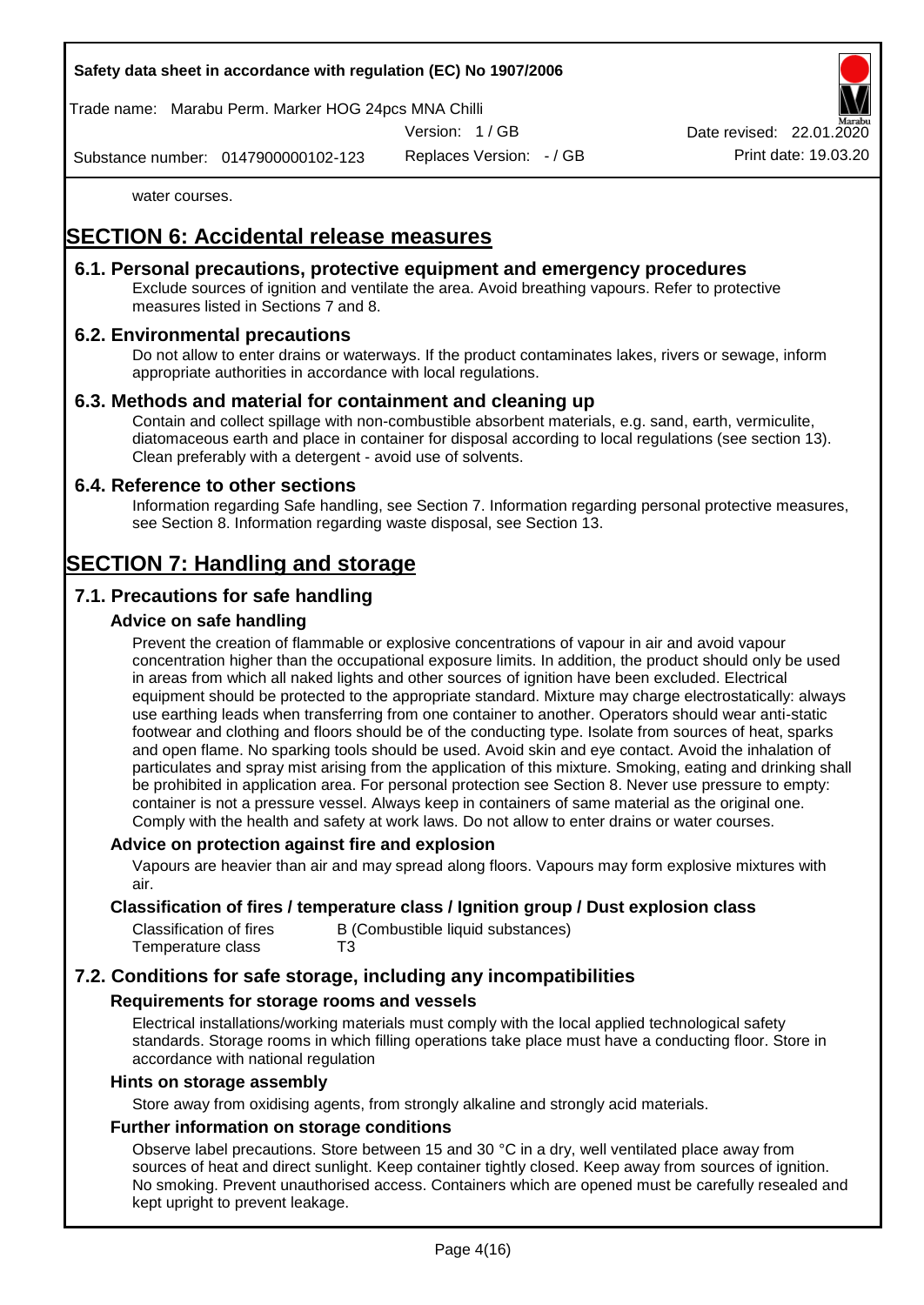| Safety data sheet in accordance with regulation (EC) No 1907/2006 |                          |                                |      |                   |                          |
|-------------------------------------------------------------------|--------------------------|--------------------------------|------|-------------------|--------------------------|
| Trade name: Marabu Perm. Marker HOG 24pcs MNA Chilli              |                          | Version: 1/GB                  |      |                   | Date revised: 22.01.2020 |
| Substance number: 0147900000102-123                               |                          | Replaces Version: - / GB       |      |                   | Print date: 19.03.20     |
| 7.3. Specific end use(s)                                          |                          |                                |      |                   |                          |
| Painting agent                                                    |                          |                                |      |                   |                          |
| <b>SECTION 8: Exposure controls/personal protection</b>           |                          |                                |      |                   |                          |
| 8.1. Control parameters                                           |                          |                                |      |                   |                          |
| <b>Exposure limit values</b>                                      |                          |                                |      |                   |                          |
| <b>Ethanol</b>                                                    |                          |                                |      |                   |                          |
| List                                                              | EH40                     |                                |      |                   |                          |
| <b>Type</b>                                                       | <b>WEL</b>               |                                |      |                   |                          |
| Value                                                             | 1920                     | mg/m <sup>3</sup>              | 1000 | ppm(V)            |                          |
| <b>Status: 2011</b>                                               |                          |                                |      |                   |                          |
| 1-Methoxy-2-propanol                                              |                          |                                |      |                   |                          |
| List                                                              | EH40                     |                                |      |                   |                          |
| <b>Type</b>                                                       | <b>WEL</b>               |                                |      |                   |                          |
| Value                                                             | 375                      | mg/m <sup>3</sup>              | 100  | ppm(V)            |                          |
| Short term exposure limit                                         | 560                      | mg/m <sup>3</sup>              | 150  | ppm(V)            |                          |
| Skin resorption / sensibilisation: Sk;                            |                          | <b>Status: 2011</b>            |      |                   |                          |
| <b>Derived No/Minimal Effect Levels (DNEL/DMEL)</b>               |                          |                                |      |                   |                          |
| <b>Ethanol</b>                                                    |                          |                                |      |                   |                          |
| Type of value                                                     |                          | Derived No Effect Level (DNEL) |      |                   |                          |
| Reference group                                                   | Worker                   |                                |      |                   |                          |
| Duration of exposure                                              | Long term                |                                |      |                   |                          |
| Route of exposure                                                 | inhalative               |                                |      |                   |                          |
| Mode of action                                                    |                          | Systemic effects               |      |                   |                          |
| Concentration                                                     |                          | 950                            |      | mg/m <sup>3</sup> |                          |
| Type of value                                                     |                          | Derived No Effect Level (DNEL) |      |                   |                          |
| Reference group                                                   | Worker                   |                                |      |                   |                          |
| Duration of exposure                                              | Short term               |                                |      |                   |                          |
| Route of exposure                                                 | inhalative               |                                |      |                   |                          |
| Mode of action                                                    | Local effects            |                                |      |                   |                          |
| Concentration                                                     |                          | 1900                           |      | mg/m <sup>3</sup> |                          |
|                                                                   |                          |                                |      |                   |                          |
| Type of value                                                     |                          | Derived No Effect Level (DNEL) |      |                   |                          |
| Reference group                                                   | Worker                   |                                |      |                   |                          |
| Duration of exposure                                              | Long term                |                                |      |                   |                          |
| Route of exposure                                                 | dermal                   |                                |      |                   |                          |
| Mode of action                                                    |                          | Systemic effects               |      |                   |                          |
| Concentration                                                     |                          | 343                            |      | mg/kg/d           |                          |
| Type of value                                                     |                          | Derived No Effect Level (DNEL) |      |                   |                          |
| Reference group                                                   | Consumer                 |                                |      |                   |                          |
| Duration of exposure                                              | Long term                |                                |      |                   |                          |
| Route of exposure                                                 | inhalative               |                                |      |                   |                          |
| Mode of action                                                    |                          | Systemic effects               |      |                   |                          |
| Concentration                                                     |                          | 114                            |      | mg/m <sup>3</sup> |                          |
|                                                                   |                          |                                |      |                   |                          |
| Type of value                                                     |                          | Derived No Effect Level (DNEL) |      |                   |                          |
| Reference group                                                   | Consumer                 |                                |      |                   |                          |
| Duration of exposure                                              | Short term<br>inhalative |                                |      |                   |                          |
| Route of exposure<br>Mode of action                               | Local effects            |                                |      |                   |                          |
| Concentration                                                     |                          | 950                            |      | mg/m <sup>3</sup> |                          |
|                                                                   |                          |                                |      |                   |                          |

 $\mathsf{r}$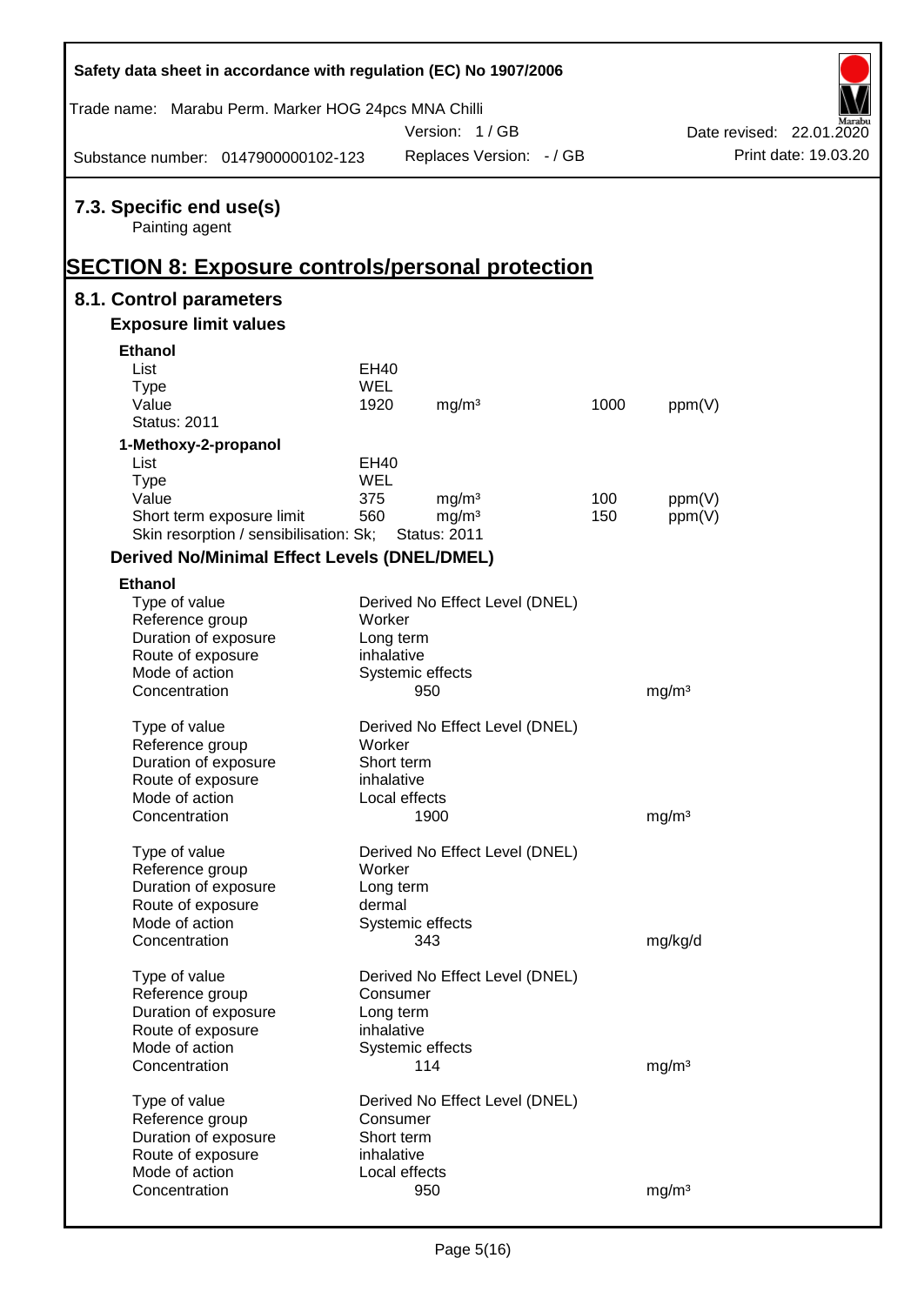| Safety data sheet in accordance with regulation (EC) No 1907/2006 |                                |                          |  |  |  |  |  |  |
|-------------------------------------------------------------------|--------------------------------|--------------------------|--|--|--|--|--|--|
| Trade name: Marabu Perm. Marker HOG 24pcs MNA Chilli              |                                |                          |  |  |  |  |  |  |
|                                                                   | Version: 1/GB                  | Date revised: 22.01.2020 |  |  |  |  |  |  |
| Substance number: 0147900000102-123                               | Replaces Version: - / GB       | Print date: 19.03.20     |  |  |  |  |  |  |
| Type of value                                                     | Derived No Effect Level (DNEL) |                          |  |  |  |  |  |  |
| Reference group                                                   | Consumer                       |                          |  |  |  |  |  |  |
| Duration of exposure                                              | Long term                      |                          |  |  |  |  |  |  |
| Route of exposure                                                 | dermal                         |                          |  |  |  |  |  |  |
| Mode of action                                                    | Systemic effects               |                          |  |  |  |  |  |  |
| Concentration                                                     | 206                            | mg/kg/d                  |  |  |  |  |  |  |
| Type of value                                                     | Derived No Effect Level (DNEL) |                          |  |  |  |  |  |  |
| Reference group                                                   | Consumer                       |                          |  |  |  |  |  |  |
| Duration of exposure                                              | Long term                      |                          |  |  |  |  |  |  |
| Route of exposure                                                 | oral                           |                          |  |  |  |  |  |  |
| Mode of action                                                    | Systemic effects               |                          |  |  |  |  |  |  |
| Concentration                                                     | 87                             | mg/kg/d                  |  |  |  |  |  |  |
| 1-Methoxy-2-propanol                                              |                                |                          |  |  |  |  |  |  |
| Type of value                                                     | Derived No Effect Level (DNEL) |                          |  |  |  |  |  |  |
| Reference group                                                   | Worker                         |                          |  |  |  |  |  |  |
| Duration of exposure                                              | Acute                          |                          |  |  |  |  |  |  |
| Route of exposure                                                 | inhalative                     |                          |  |  |  |  |  |  |
| Mode of action                                                    | Local effects                  |                          |  |  |  |  |  |  |
| Concentration                                                     | 553,5                          | mg/m <sup>3</sup>        |  |  |  |  |  |  |
| Type of value                                                     | Derived No Effect Level (DNEL) |                          |  |  |  |  |  |  |
| Reference group                                                   | Worker                         |                          |  |  |  |  |  |  |
| Duration of exposure                                              | Long term                      |                          |  |  |  |  |  |  |
| Route of exposure                                                 | dermal                         |                          |  |  |  |  |  |  |
| Mode of action                                                    | Systemic effects               |                          |  |  |  |  |  |  |
| Concentration                                                     | 50,6                           | mg/person/               |  |  |  |  |  |  |
|                                                                   |                                | d                        |  |  |  |  |  |  |
| Type of value                                                     | Derived No Effect Level (DNEL) |                          |  |  |  |  |  |  |
| Reference group                                                   | Worker                         |                          |  |  |  |  |  |  |
| Duration of exposure                                              | Long term                      |                          |  |  |  |  |  |  |
| Route of exposure                                                 | inhalative                     |                          |  |  |  |  |  |  |
| Mode of action                                                    | Systemic effects               |                          |  |  |  |  |  |  |
| Concentration                                                     | 369                            | mg/m <sup>3</sup>        |  |  |  |  |  |  |
| Type of value                                                     | Derived No Effect Level (DNEL) |                          |  |  |  |  |  |  |
| Reference group                                                   | <b>General Population</b>      |                          |  |  |  |  |  |  |
| Duration of exposure                                              | Long term                      |                          |  |  |  |  |  |  |
| Route of exposure                                                 | dermal                         |                          |  |  |  |  |  |  |
| Mode of action                                                    | Systemic effects               |                          |  |  |  |  |  |  |
| Concentration                                                     | 18,1                           | mg/kg                    |  |  |  |  |  |  |
| Type of value                                                     | Derived No Effect Level (DNEL) |                          |  |  |  |  |  |  |
| Reference group                                                   | <b>General Population</b>      |                          |  |  |  |  |  |  |
| Duration of exposure                                              | Long term                      |                          |  |  |  |  |  |  |
| Route of exposure                                                 | inhalative                     |                          |  |  |  |  |  |  |
| Mode of action                                                    | Systemic effects               |                          |  |  |  |  |  |  |
| Concentration                                                     | 43,9                           | mg/m <sup>3</sup>        |  |  |  |  |  |  |
| Type of value                                                     | Derived No Effect Level (DNEL) |                          |  |  |  |  |  |  |
| Reference group                                                   | <b>General Population</b>      |                          |  |  |  |  |  |  |
| Duration of exposure                                              | Long term                      |                          |  |  |  |  |  |  |
| Route of exposure                                                 | oral                           |                          |  |  |  |  |  |  |
| Mode of action                                                    | Systemic effects               |                          |  |  |  |  |  |  |
| Concentration                                                     | 3,3                            | mg/kg/d                  |  |  |  |  |  |  |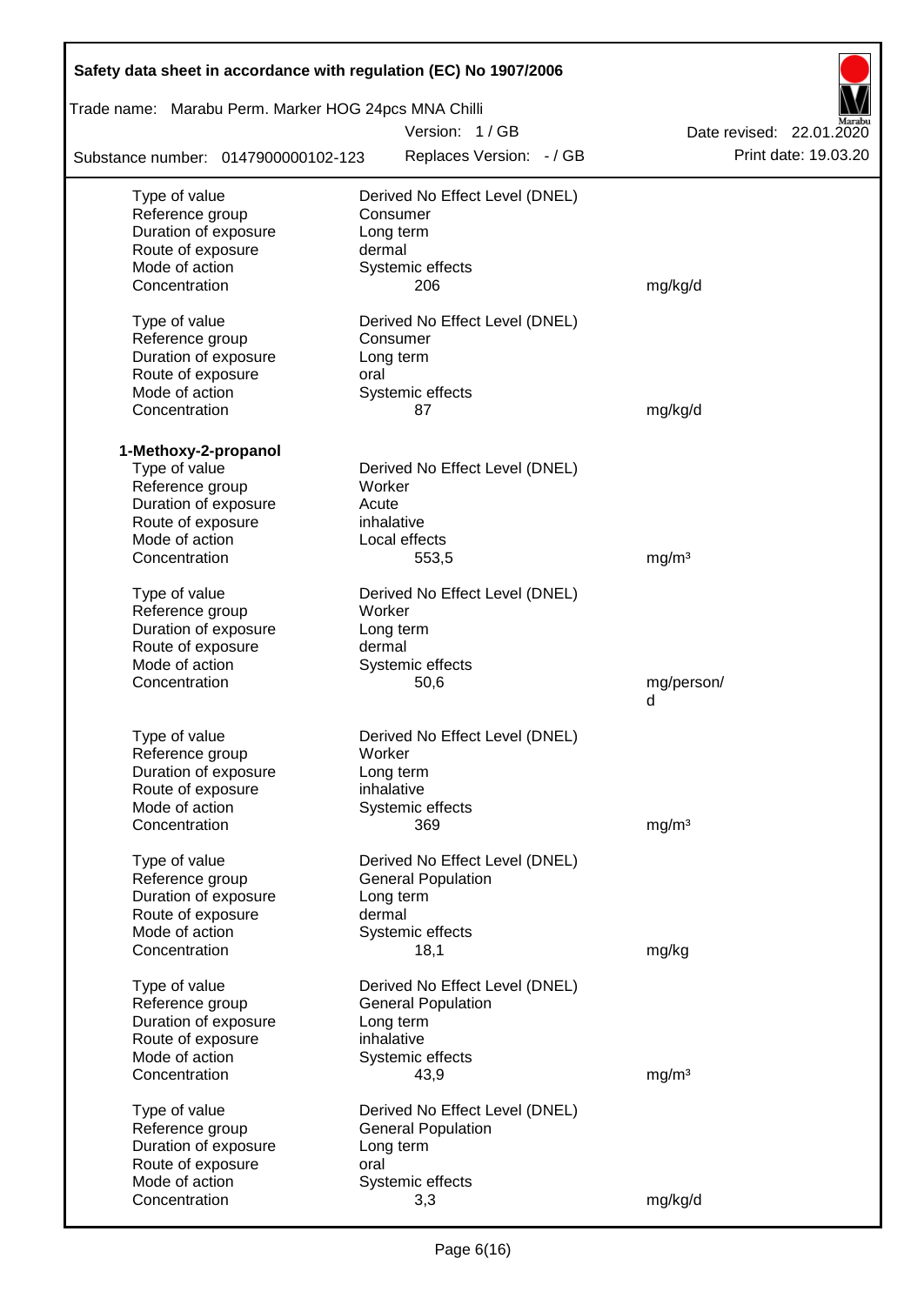|  | Safety data sheet in accordance with regulation (EC) No 1907/2006 |  |
|--|-------------------------------------------------------------------|--|
|--|-------------------------------------------------------------------|--|

## Trade name: Marabu Perm. Marker HOG 24pcs MNA Chilli

Version: 1 / GB

Replaces Version: - / GB Print date: 19.03.20 Date revised: 22.01.2020

Substance number: 0147900000102-123

| <b>Benzyl alcohol</b> |                                |                   |
|-----------------------|--------------------------------|-------------------|
| Type of value         | Derived No Effect Level (DNEL) |                   |
| Reference group       | Worker                         |                   |
| Duration of exposure  | Long term                      |                   |
| Route of exposure     | inhalative                     |                   |
| Mode of action        | Systemic effects               |                   |
| Concentration         | 22                             | mg/m <sup>3</sup> |
| Type of value         | Derived No Effect Level (DNEL) |                   |
| Reference group       | Worker                         |                   |
| Duration of exposure  | Short term                     |                   |
| Route of exposure     | inhalative                     |                   |
| Mode of action        | Systemic effects               |                   |
| Concentration         | 110                            | mg/m <sup>3</sup> |
| Type of value         | Derived No Effect Level (DNEL) |                   |
| Reference group       | Worker                         |                   |
| Duration of exposure  | Long term                      |                   |
| Route of exposure     | dermal                         |                   |
| Mode of action        | Systemic effects               |                   |
| Concentration         | 8                              | mg/kg/d           |
| Type of value         | Derived No Effect Level (DNEL) |                   |
| Reference group       | Worker                         |                   |
| Duration of exposure  | Short term                     |                   |
| Route of exposure     | dermal                         |                   |
| Mode of action        | Systemic effects               |                   |
| Concentration         | 40                             | mg/kg/d           |
| Type of value         | Derived No Effect Level (DNEL) |                   |
| Reference group       | Consumer                       |                   |
| Duration of exposure  | Long term                      |                   |
| Route of exposure     | inhalative                     |                   |
| Mode of action        | Systemic effects               |                   |
| Concentration         | 5,4                            | mg/m <sup>3</sup> |
| Type of value         | Derived No Effect Level (DNEL) |                   |
| Reference group       | Consumer                       |                   |
| Duration of exposure  | Short term                     |                   |
| Route of exposure     | inhalative                     |                   |
| Mode of action        | Systemic effects               |                   |
| Concentration         | 27                             | mg/m <sup>3</sup> |
| Type of value         | Derived No Effect Level (DNEL) |                   |
| Reference group       | Consumer                       |                   |
| Duration of exposure  | Long term                      |                   |
| Route of exposure     | dermal                         |                   |
| Mode of action        | Systemic effects               |                   |
| Concentration         | 4                              | mg/kg/d           |
| Type of value         | Derived No Effect Level (DNEL) |                   |
| Reference group       | Consumer                       |                   |
| Duration of exposure  | Short term                     |                   |
| Route of exposure     | dermal                         |                   |
| Mode of action        | Systemic effects               |                   |
| Concentration         | 20                             | mg/kg/d           |
|                       |                                |                   |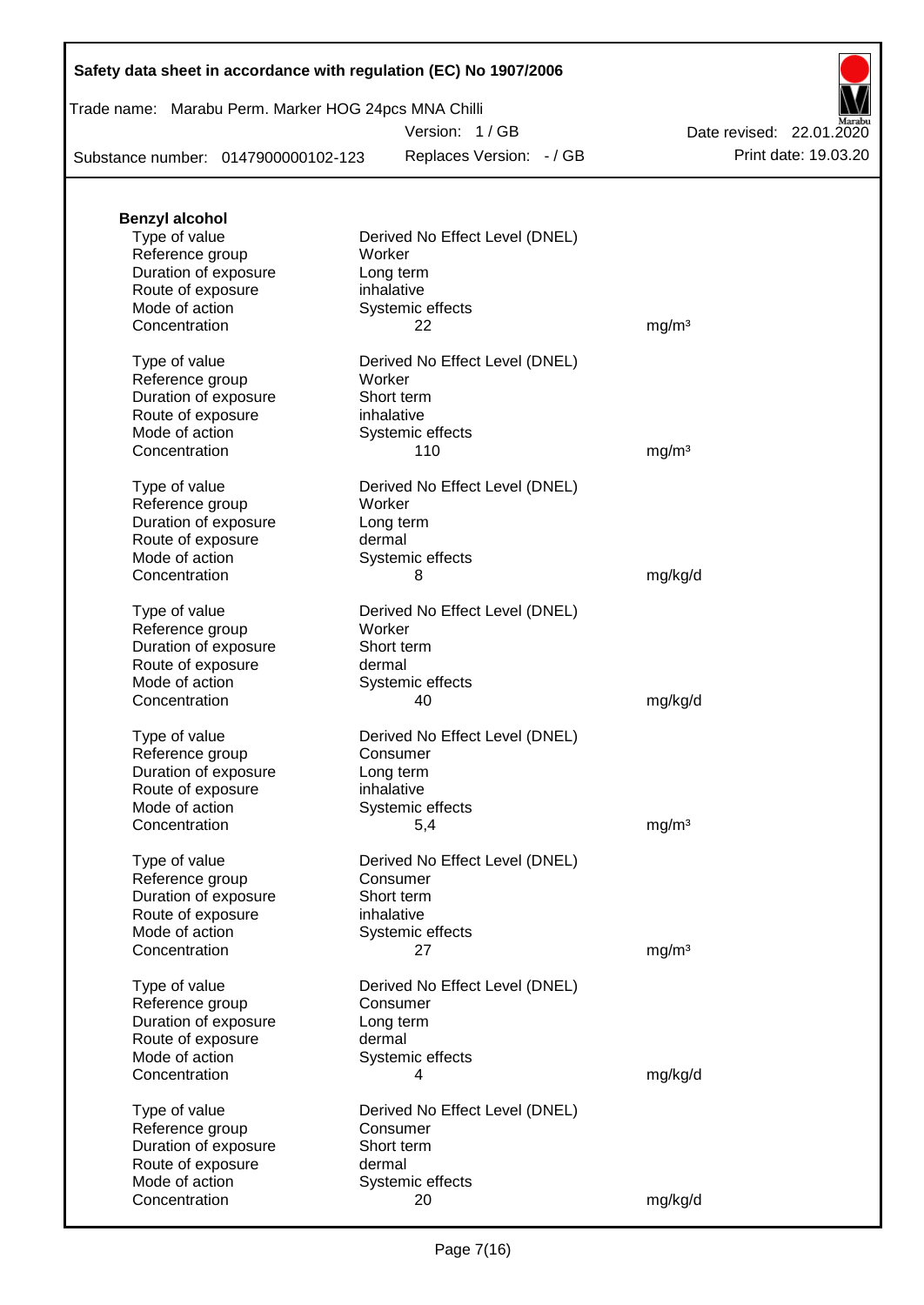| Safety data sheet in accordance with regulation (EC) No 1907/2006 |             |                                |                          |
|-------------------------------------------------------------------|-------------|--------------------------------|--------------------------|
| Trade name: Marabu Perm. Marker HOG 24pcs MNA Chilli              |             |                                |                          |
|                                                                   |             | Version: 1 / GB                | Date revised: 22.01.2020 |
| Substance number: 0147900000102-123                               |             | Replaces Version: - / GB       | Print date: 19.03.20     |
| Type of value                                                     |             | Derived No Effect Level (DNEL) |                          |
| Reference group                                                   |             | Consumer                       |                          |
| Duration of exposure                                              |             | Long term                      |                          |
| Route of exposure                                                 | oral        |                                |                          |
| Mode of action                                                    |             | Systemic effects               |                          |
| Concentration                                                     |             | 4                              | mg/kg/d                  |
| Type of value                                                     |             | Derived No Effect Level (DNEL) |                          |
| Reference group                                                   |             | Consumer                       |                          |
| Duration of exposure                                              |             | Short term                     |                          |
| Route of exposure                                                 | oral        |                                |                          |
| Mode of action                                                    |             | Systemic effects               |                          |
| Concentration                                                     |             | 20                             | mg/kg/d                  |
| <b>Predicted No Effect Concentration (PNEC)</b>                   |             |                                |                          |
| <b>Ethanol</b>                                                    |             |                                |                          |
| Type of value                                                     | <b>PNEC</b> |                                |                          |
| <b>Type</b>                                                       |             | Freshwater                     |                          |
| Concentration                                                     |             | 0,96                           | mg/l                     |
| Type of value                                                     | <b>PNEC</b> |                                |                          |
| <b>Type</b>                                                       |             | Saltwater                      |                          |
| Concentration                                                     |             | 0,79                           | mg/l                     |
| Type of value                                                     | <b>PNEC</b> |                                |                          |
| <b>Type</b>                                                       |             | Water (intermittent release)   |                          |
| Concentration                                                     |             | 2,75                           | mg/l                     |
| Type of value                                                     | <b>PNEC</b> |                                |                          |
| Type                                                              |             | Sewage treatment plant (STP)   |                          |
| Concentration                                                     |             | 580                            | mg/l                     |
| Type of value                                                     | <b>PNEC</b> |                                |                          |
| <b>Type</b>                                                       |             | Freshwater sediment            |                          |
| Concentration                                                     |             | 3,6                            | mg/kg                    |
| Type of value                                                     | <b>PNEC</b> |                                |                          |
| <b>Type</b>                                                       |             | Marine sediment                |                          |
| Concentration                                                     |             | 2,9                            | mg/kg                    |
| Type of value                                                     | <b>PNEC</b> |                                |                          |
| <b>Type</b>                                                       | Soil        |                                |                          |
| Concentration                                                     |             | 0,63                           | mg/kg                    |
| 1-Methoxy-2-propanol                                              |             |                                |                          |
| Type of value                                                     | <b>PNEC</b> |                                |                          |
| <b>Type</b>                                                       |             | Freshwater                     |                          |
| Concentration                                                     |             | 10                             | mg/l                     |
| Type of value                                                     | <b>PNEC</b> |                                |                          |
| <b>Type</b>                                                       | Water       |                                |                          |
| Concentration                                                     |             | 41,6                           | mg/kg                    |
| Type of value                                                     | <b>PNEC</b> |                                |                          |
| <b>Type</b>                                                       |             | Sediment                       |                          |
| Concentration                                                     |             | 41,6                           | mg/kg                    |

 $\mathsf{r}$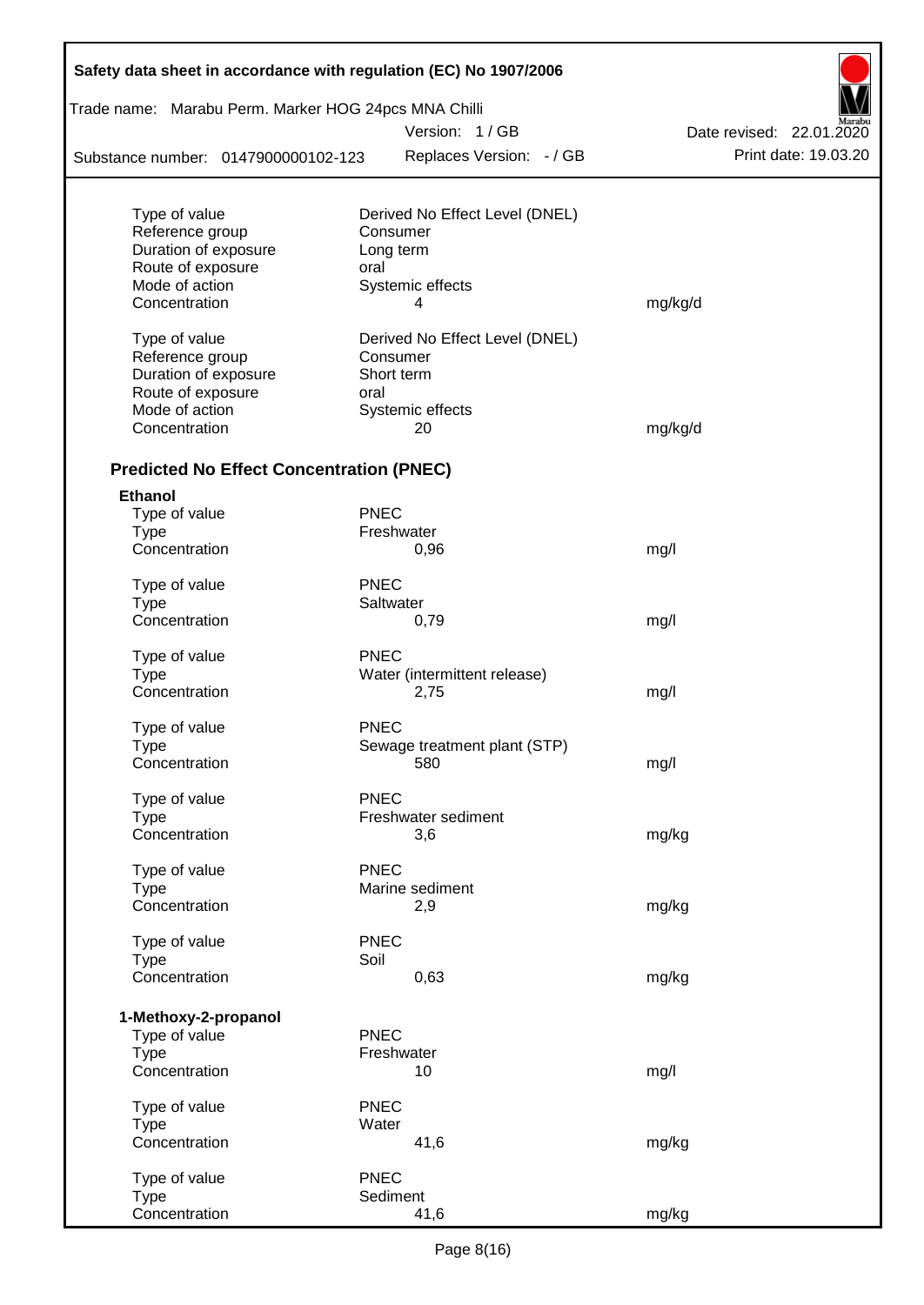| Safety data sheet in accordance with regulation (EC) No 1907/2006<br>Trade name: Marabu Perm. Marker HOG 24pcs MNA Chilli<br>Version: 1/GB<br>Date revised: 22.01.2020 |                              |                      |  |  |  |  |  |
|------------------------------------------------------------------------------------------------------------------------------------------------------------------------|------------------------------|----------------------|--|--|--|--|--|
| Substance number: 0147900000102-123                                                                                                                                    | Replaces Version: - / GB     | Print date: 19.03.20 |  |  |  |  |  |
|                                                                                                                                                                        |                              |                      |  |  |  |  |  |
| Type of value                                                                                                                                                          | <b>PNEC</b>                  |                      |  |  |  |  |  |
| <b>Type</b>                                                                                                                                                            | Marine sediment              |                      |  |  |  |  |  |
| Concentration                                                                                                                                                          | 4,17                         | mg/kg                |  |  |  |  |  |
| Type of value                                                                                                                                                          | <b>PNEC</b>                  |                      |  |  |  |  |  |
| <b>Type</b>                                                                                                                                                            | Soil                         |                      |  |  |  |  |  |
| Concentration                                                                                                                                                          | 2,47                         | mg/kg                |  |  |  |  |  |
| Type of value                                                                                                                                                          | <b>PNEC</b>                  |                      |  |  |  |  |  |
| <b>Type</b>                                                                                                                                                            | Sewage treatment plant (STP) |                      |  |  |  |  |  |
| Concentration                                                                                                                                                          | 100                          | mg/l                 |  |  |  |  |  |
|                                                                                                                                                                        |                              |                      |  |  |  |  |  |
| <b>Benzyl alcohol</b><br>Type of value                                                                                                                                 | <b>PNEC</b>                  |                      |  |  |  |  |  |
| <b>Type</b>                                                                                                                                                            | Freshwater                   |                      |  |  |  |  |  |
| Concentration                                                                                                                                                          | 1                            | mg/l                 |  |  |  |  |  |
| Type of value                                                                                                                                                          | <b>PNEC</b>                  |                      |  |  |  |  |  |
| <b>Type</b>                                                                                                                                                            | Saltwater                    |                      |  |  |  |  |  |
| Concentration                                                                                                                                                          | 0,1                          | mg/l                 |  |  |  |  |  |
| Type of value                                                                                                                                                          | <b>PNEC</b>                  |                      |  |  |  |  |  |
| Type                                                                                                                                                                   | Water (intermittent release) |                      |  |  |  |  |  |
| Concentration                                                                                                                                                          | 2,3                          | mg/l                 |  |  |  |  |  |
| Type of value                                                                                                                                                          | <b>PNEC</b>                  |                      |  |  |  |  |  |
| <b>Type</b>                                                                                                                                                            | Sewage treatment plant (STP) |                      |  |  |  |  |  |
| Concentration                                                                                                                                                          | 39                           | mg/l                 |  |  |  |  |  |
| Type of value                                                                                                                                                          | <b>PNEC</b>                  |                      |  |  |  |  |  |
| <b>Type</b>                                                                                                                                                            | Freshwater sediment          |                      |  |  |  |  |  |
| Concentration                                                                                                                                                          | 5,27                         | mg/kg                |  |  |  |  |  |
| Type of value                                                                                                                                                          | <b>PNEC</b>                  |                      |  |  |  |  |  |
| <b>Type</b>                                                                                                                                                            | Marine sediment              |                      |  |  |  |  |  |
| Concentration                                                                                                                                                          | 0,527                        | mg/kg                |  |  |  |  |  |
| Type of value                                                                                                                                                          | <b>PNEC</b>                  |                      |  |  |  |  |  |
| <b>Type</b>                                                                                                                                                            | Soil                         |                      |  |  |  |  |  |
| Concentration                                                                                                                                                          | 0,456                        | mg/kg                |  |  |  |  |  |
|                                                                                                                                                                        |                              |                      |  |  |  |  |  |

## **8.2. Exposure controls**

#### **Exposure controls**

Provide adequate ventilation. Where reasonably practicable this should be achieved by the use of local exhaust ventilation and good general extraction. If these are not sufficient to maintain concentrations of particulates and solvent vapour below the OEL, suitable respiratory protection must be worn.

#### **Respiratory protection**

If workers are exposed to concentrations above the exposure limit they must use appropriate, certified respirators. Full mask, filter A

#### **Hand protection**

There is no one glove material or combination of materials that will give unlimited resistance to any individual or combination of chemicals.

For prolonged or repeated handling nitrile rubber gloves with textile undergloves are required. Material thickness  $\rightarrow$  0,5 mm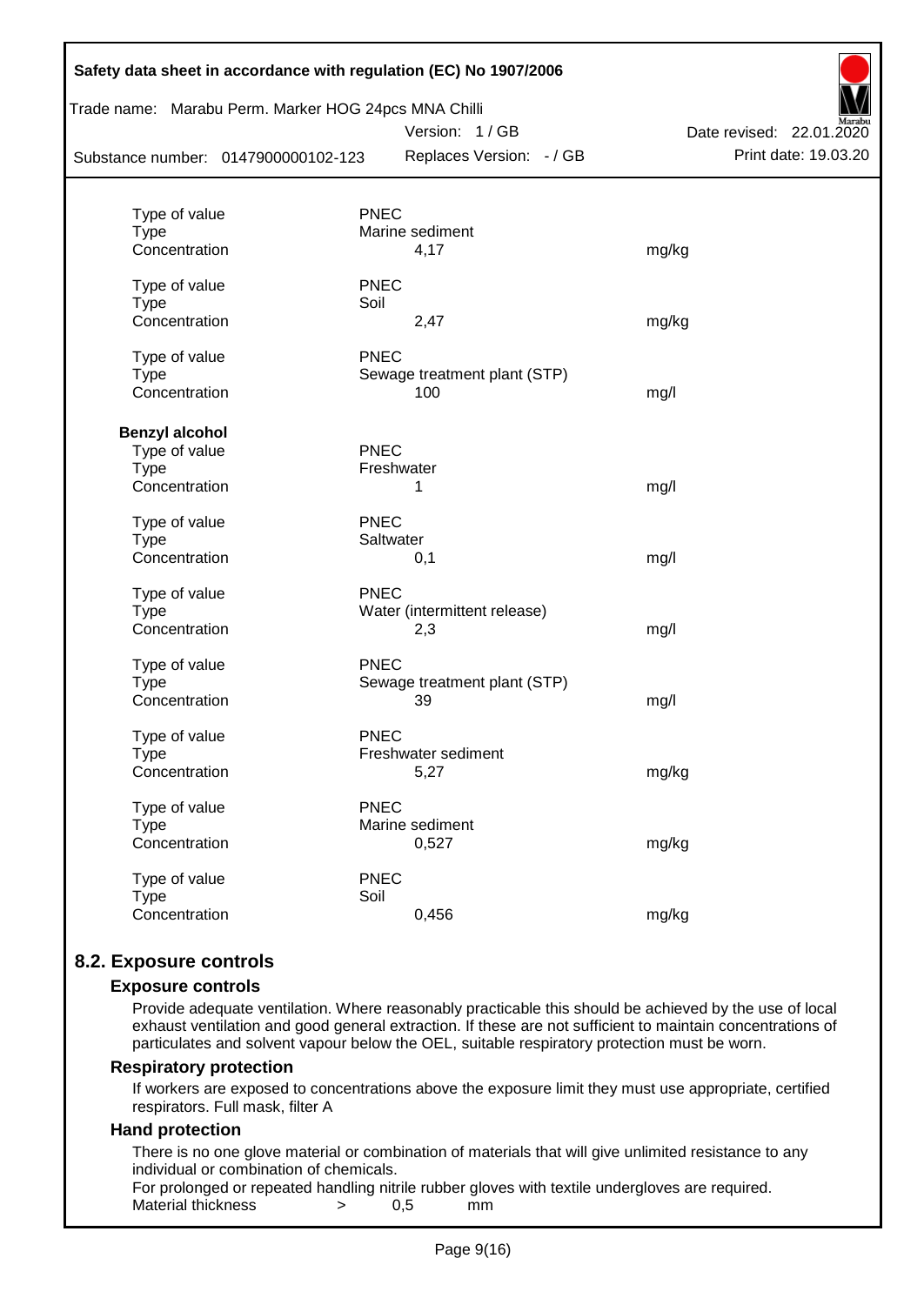| Safety data sheet in accordance with regulation (EC) No 1907/2006                                                                                                                                                                                                                                                                                                                                                                                                                                                                                                                        |                                                 |     |     |                                                                                                                                                                                                                                                                                                                    |
|------------------------------------------------------------------------------------------------------------------------------------------------------------------------------------------------------------------------------------------------------------------------------------------------------------------------------------------------------------------------------------------------------------------------------------------------------------------------------------------------------------------------------------------------------------------------------------------|-------------------------------------------------|-----|-----|--------------------------------------------------------------------------------------------------------------------------------------------------------------------------------------------------------------------------------------------------------------------------------------------------------------------|
| Trade name: Marabu Perm. Marker HOG 24pcs MNA Chilli                                                                                                                                                                                                                                                                                                                                                                                                                                                                                                                                     |                                                 |     |     |                                                                                                                                                                                                                                                                                                                    |
|                                                                                                                                                                                                                                                                                                                                                                                                                                                                                                                                                                                          | Version: 1/GB                                   |     |     | Date revised: 22.01.2020                                                                                                                                                                                                                                                                                           |
| Substance number: 0147900000102-123                                                                                                                                                                                                                                                                                                                                                                                                                                                                                                                                                      | Replaces Version: - / GB                        |     |     | Print date: 19.03.20                                                                                                                                                                                                                                                                                               |
| Breakthrough time<br>$\,<\,$<br>The breakthrough time must be greater than the end use time of the product.<br>replacement must be followed.<br>Gloves should be replaced regularly and if there is any sign of damage to the glove material.<br>Always ensure that gloves are free from defects and that they are stored and used correctly.<br>maintenance.<br>once exposure has occurred.<br>Eye protection<br>Use safety eyewear designed to protect against splash of liquids.<br><b>Body protection</b><br>Cotton or cotton/synthetic overalls or coveralls are normally suitable. | 30                                              | min |     | The instructions and information provided by the glove manufacturer on use, storage, maintenance and<br>The performance or effectiveness of the glove may be reduced by physical/ chemical damage and poor<br>Barrier creams may help to protect the exposed areas of the skin, they should however not be applied |
| <b>SECTION 9: Physical and chemical properties</b>                                                                                                                                                                                                                                                                                                                                                                                                                                                                                                                                       |                                                 |     |     |                                                                                                                                                                                                                                                                                                                    |
| 9.1. Information on basic physical and chemical properties                                                                                                                                                                                                                                                                                                                                                                                                                                                                                                                               |                                                 |     |     |                                                                                                                                                                                                                                                                                                                    |
| Form                                                                                                                                                                                                                                                                                                                                                                                                                                                                                                                                                                                     | liquid                                          |     |     |                                                                                                                                                                                                                                                                                                                    |
| <b>Colour</b>                                                                                                                                                                                                                                                                                                                                                                                                                                                                                                                                                                            | coloured                                        |     |     |                                                                                                                                                                                                                                                                                                                    |
| <b>Odour</b>                                                                                                                                                                                                                                                                                                                                                                                                                                                                                                                                                                             | mild, alcoholic                                 |     |     |                                                                                                                                                                                                                                                                                                                    |
| <b>Odour threshold</b>                                                                                                                                                                                                                                                                                                                                                                                                                                                                                                                                                                   |                                                 |     |     |                                                                                                                                                                                                                                                                                                                    |
| Remarks                                                                                                                                                                                                                                                                                                                                                                                                                                                                                                                                                                                  | No data available                               |     |     |                                                                                                                                                                                                                                                                                                                    |
| pH value                                                                                                                                                                                                                                                                                                                                                                                                                                                                                                                                                                                 |                                                 |     |     |                                                                                                                                                                                                                                                                                                                    |
| Value                                                                                                                                                                                                                                                                                                                                                                                                                                                                                                                                                                                    | 5,5                                             | to  | 7,5 |                                                                                                                                                                                                                                                                                                                    |
| <b>Melting point</b>                                                                                                                                                                                                                                                                                                                                                                                                                                                                                                                                                                     |                                                 |     |     |                                                                                                                                                                                                                                                                                                                    |
| <b>Remarks</b>                                                                                                                                                                                                                                                                                                                                                                                                                                                                                                                                                                           | not determined                                  |     |     |                                                                                                                                                                                                                                                                                                                    |
| <b>Freezing point</b>                                                                                                                                                                                                                                                                                                                                                                                                                                                                                                                                                                    |                                                 |     |     |                                                                                                                                                                                                                                                                                                                    |
| Remarks                                                                                                                                                                                                                                                                                                                                                                                                                                                                                                                                                                                  | not determined                                  |     |     |                                                                                                                                                                                                                                                                                                                    |
| Initial boiling point and boiling range                                                                                                                                                                                                                                                                                                                                                                                                                                                                                                                                                  |                                                 |     |     |                                                                                                                                                                                                                                                                                                                    |
| Value                                                                                                                                                                                                                                                                                                                                                                                                                                                                                                                                                                                    | 80                                              | to  | 90  | $^{\circ}C$                                                                                                                                                                                                                                                                                                        |
| <b>Flash point</b>                                                                                                                                                                                                                                                                                                                                                                                                                                                                                                                                                                       |                                                 |     |     |                                                                                                                                                                                                                                                                                                                    |
| Value                                                                                                                                                                                                                                                                                                                                                                                                                                                                                                                                                                                    | 35                                              |     |     | °C                                                                                                                                                                                                                                                                                                                 |
| Method                                                                                                                                                                                                                                                                                                                                                                                                                                                                                                                                                                                   | ASTM D 6450 (CCCFP)                             |     |     |                                                                                                                                                                                                                                                                                                                    |
| Evaporation rate (ether $= 1$ ) :                                                                                                                                                                                                                                                                                                                                                                                                                                                                                                                                                        |                                                 |     |     |                                                                                                                                                                                                                                                                                                                    |
| Remarks                                                                                                                                                                                                                                                                                                                                                                                                                                                                                                                                                                                  | not determined                                  |     |     |                                                                                                                                                                                                                                                                                                                    |
| Flammability (solid, gas)<br>Not applicable                                                                                                                                                                                                                                                                                                                                                                                                                                                                                                                                              |                                                 |     |     |                                                                                                                                                                                                                                                                                                                    |
| Upper/lower flammability or explosive limits                                                                                                                                                                                                                                                                                                                                                                                                                                                                                                                                             |                                                 |     |     |                                                                                                                                                                                                                                                                                                                    |
| Lower explosion limit<br>Upper explosion limit<br>Source                                                                                                                                                                                                                                                                                                                                                                                                                                                                                                                                 | 1,5<br>appr.<br>15<br>appr.<br>Literature value |     |     | %(V)<br>$%$ (V)                                                                                                                                                                                                                                                                                                    |
| <b>Vapour density</b>                                                                                                                                                                                                                                                                                                                                                                                                                                                                                                                                                                    |                                                 |     |     |                                                                                                                                                                                                                                                                                                                    |
| Remarks                                                                                                                                                                                                                                                                                                                                                                                                                                                                                                                                                                                  | not determined                                  |     |     |                                                                                                                                                                                                                                                                                                                    |
| <b>Density</b>                                                                                                                                                                                                                                                                                                                                                                                                                                                                                                                                                                           |                                                 |     |     |                                                                                                                                                                                                                                                                                                                    |
| Remarks                                                                                                                                                                                                                                                                                                                                                                                                                                                                                                                                                                                  | not determined                                  |     |     |                                                                                                                                                                                                                                                                                                                    |
| <b>Solubility in water</b>                                                                                                                                                                                                                                                                                                                                                                                                                                                                                                                                                               |                                                 |     |     |                                                                                                                                                                                                                                                                                                                    |
| Remarks                                                                                                                                                                                                                                                                                                                                                                                                                                                                                                                                                                                  | partially miscible                              |     |     |                                                                                                                                                                                                                                                                                                                    |
| <b>Partition coefficient: n-octanol/water</b>                                                                                                                                                                                                                                                                                                                                                                                                                                                                                                                                            |                                                 |     |     |                                                                                                                                                                                                                                                                                                                    |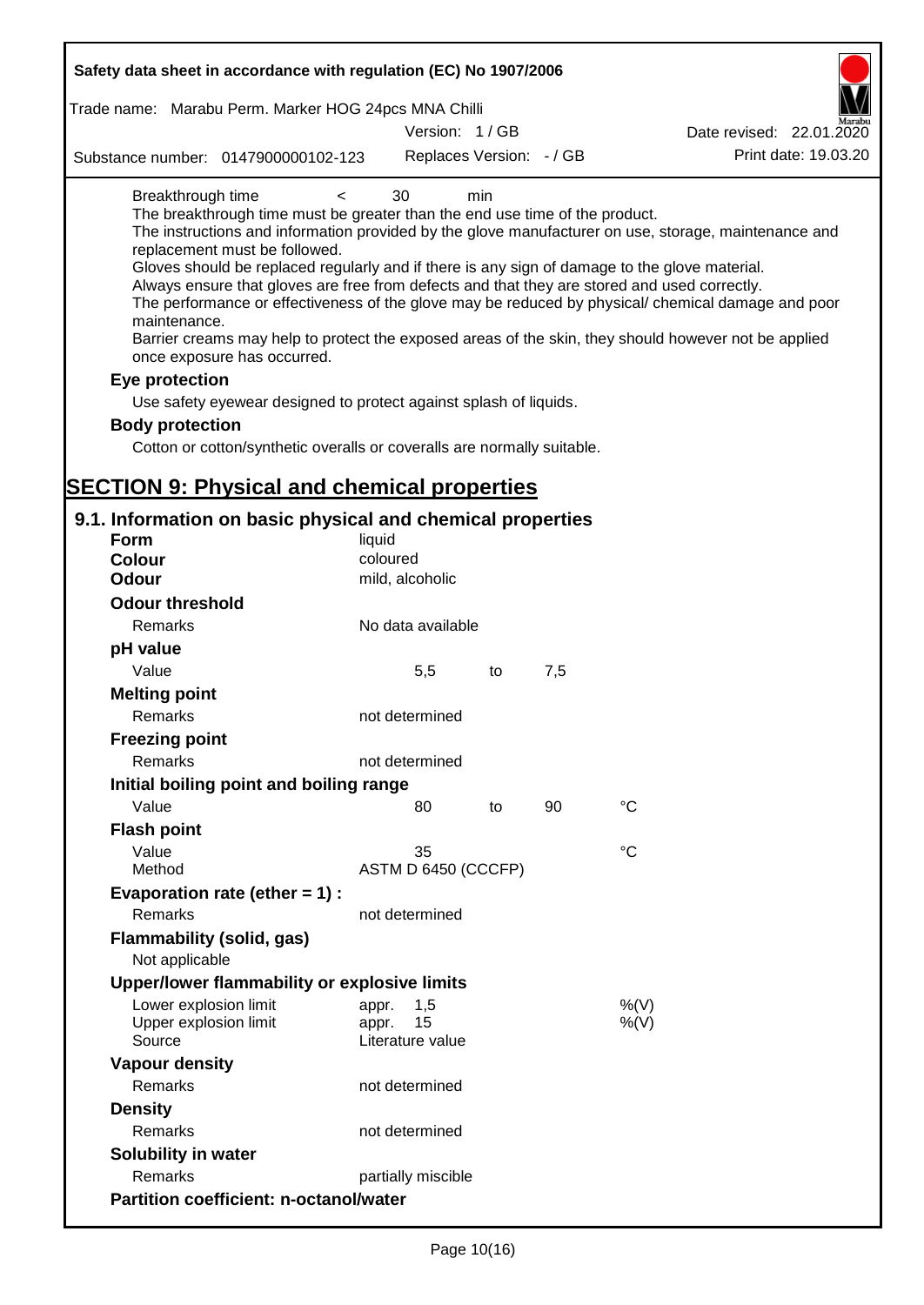| Safety data sheet in accordance with regulation (EC) No 1907/2006                                                                                                     |        |                                                                   |    |   |             |                                                  |
|-----------------------------------------------------------------------------------------------------------------------------------------------------------------------|--------|-------------------------------------------------------------------|----|---|-------------|--------------------------------------------------|
| Trade name: Marabu Perm. Marker HOG 24pcs MNA Chilli                                                                                                                  |        |                                                                   |    |   |             |                                                  |
| Substance number: 0147900000102-123                                                                                                                                   |        | Version: 1/GB<br>Replaces Version: - / GB                         |    |   |             | Date revised: 22.01.2020<br>Print date: 19.03.20 |
| Remarks                                                                                                                                                               |        | Not applicable                                                    |    |   |             |                                                  |
| Ignition temperature                                                                                                                                                  |        |                                                                   |    |   |             |                                                  |
| Value<br>Source                                                                                                                                                       | appr.  | 287<br>Literature value                                           |    |   | $^{\circ}C$ |                                                  |
| <b>Viscosity</b>                                                                                                                                                      |        |                                                                   |    |   |             |                                                  |
| Value                                                                                                                                                                 |        | 3                                                                 | to | 6 | mPa.s       |                                                  |
| <b>Efflux time</b>                                                                                                                                                    |        |                                                                   |    |   |             |                                                  |
| Remarks                                                                                                                                                               |        | not determined                                                    |    |   |             |                                                  |
| <b>Explosive properties</b>                                                                                                                                           |        |                                                                   |    |   |             |                                                  |
| evaluation                                                                                                                                                            | no     |                                                                   |    |   |             |                                                  |
| <b>Oxidising properties</b>                                                                                                                                           |        | None known                                                        |    |   |             |                                                  |
| evaluation                                                                                                                                                            |        |                                                                   |    |   |             |                                                  |
| 9.2. Other information                                                                                                                                                |        |                                                                   |    |   |             |                                                  |
| <b>Other information</b><br>The physical specifications are approximate values and refer to the used safety relevant component(s).                                    |        |                                                                   |    |   |             |                                                  |
|                                                                                                                                                                       |        |                                                                   |    |   |             |                                                  |
| <b>SECTION 10: Stability and reactivity</b>                                                                                                                           |        |                                                                   |    |   |             |                                                  |
| 10.1. Reactivity<br>No hazardous reactions when stored and handled according to prescribed instructions.                                                              |        |                                                                   |    |   |             |                                                  |
| 10.2. Chemical stability<br>Stable under recommended storage and handling conditions (see section 7).                                                                 |        |                                                                   |    |   |             |                                                  |
| 10.3. Possibility of hazardous reactions<br>Keep away from oxidising agents, strongly alkaline and strongly acid materials in order to avoid<br>exothermic reactions. |        |                                                                   |    |   |             |                                                  |
| 10.4. Conditions to avoid<br>When exposed to high temperatures may produce hazardous decomposition products.                                                          |        |                                                                   |    |   |             |                                                  |
| 10.5. Incompatible materials<br>No hazardous reactions when stored and handled according to prescribed instructions.                                                  |        |                                                                   |    |   |             |                                                  |
| 10.6. Hazardous decomposition products<br>See chapter 5.2 (Firefighting measures - Special hazards arising from the substance or mixture).                            |        |                                                                   |    |   |             |                                                  |
| <b>SECTION 11: Toxicological information</b>                                                                                                                          |        |                                                                   |    |   |             |                                                  |
| 11.1. Information on toxicological effects                                                                                                                            |        |                                                                   |    |   |             |                                                  |
| <b>Acute oral toxicity</b>                                                                                                                                            |        |                                                                   |    |   |             |                                                  |
| <b>ATE</b>                                                                                                                                                            | $\geq$ | 2.000                                                             |    |   | mg/kg       |                                                  |
| Method                                                                                                                                                                |        | calculated value (Regulation (EC) No. 1272/2008)                  |    |   |             |                                                  |
| <b>Acute oral toxicity (Components)</b>                                                                                                                               |        |                                                                   |    |   |             |                                                  |
| 1-Methoxy-2-propanol<br><b>Species</b><br>LD50                                                                                                                        | rat    | 5200                                                              |    |   | mg/kg       |                                                  |
| <b>Benzyl alcohol</b>                                                                                                                                                 |        |                                                                   |    |   |             |                                                  |
| <b>Species</b><br>LD50                                                                                                                                                | rat    | 1620                                                              |    |   | mg/kg       |                                                  |
| <b>Acute dermal toxicity</b>                                                                                                                                          |        |                                                                   |    |   |             |                                                  |
| Remarks                                                                                                                                                               |        | Based on available data, the classification criteria are not met. |    |   |             |                                                  |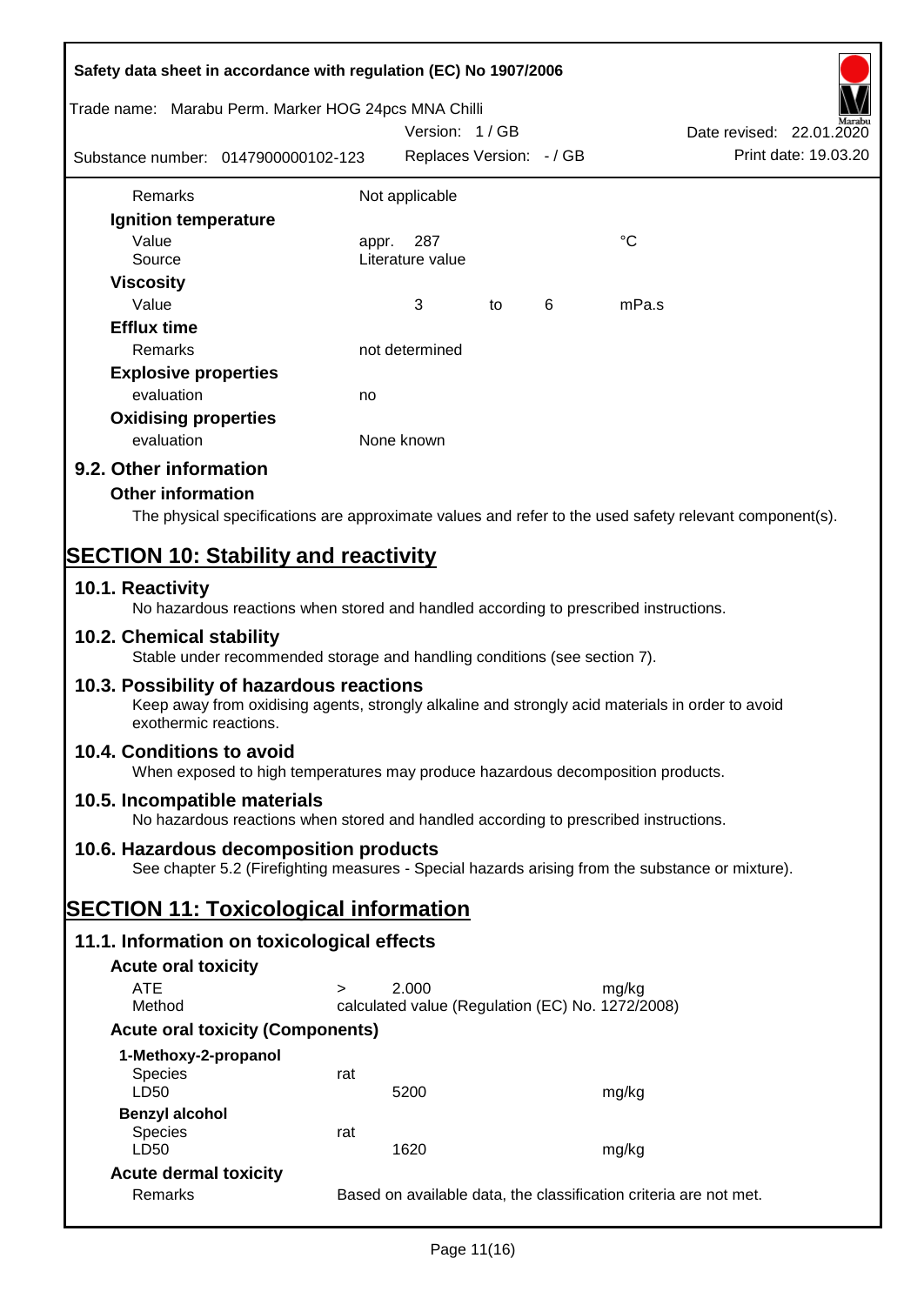| Trade name: Marabu Perm. Marker HOG 24pcs MNA Chilli<br>Substance number: 0147900000102-123 |                              | Version: 1/GB<br>Replaces Version: - / GB        | Date revised: 22.01.2020<br>Print date: 19.03.20                                                                                                                                                                                                                                                                                                                                                                      |
|---------------------------------------------------------------------------------------------|------------------------------|--------------------------------------------------|-----------------------------------------------------------------------------------------------------------------------------------------------------------------------------------------------------------------------------------------------------------------------------------------------------------------------------------------------------------------------------------------------------------------------|
|                                                                                             |                              |                                                  |                                                                                                                                                                                                                                                                                                                                                                                                                       |
| <b>Acute dermal toxicity (Components)</b>                                                   |                              |                                                  |                                                                                                                                                                                                                                                                                                                                                                                                                       |
| 1-Methoxy-2-propanol<br>Species<br>LD50                                                     | rabbit                       | 14000                                            | mg/kg                                                                                                                                                                                                                                                                                                                                                                                                                 |
| <b>Acute inhalational toxicity</b>                                                          |                              |                                                  |                                                                                                                                                                                                                                                                                                                                                                                                                       |
| <b>ATE</b>                                                                                  | >                            | 20                                               | mg/l                                                                                                                                                                                                                                                                                                                                                                                                                  |
| Administration/Form<br>Method<br>Remarks                                                    | Vapors                       | calculated value (Regulation (EC) No. 1272/2008) | Based on available data, the classification criteria are not met.                                                                                                                                                                                                                                                                                                                                                     |
| <b>Acute inhalative toxicity (Components)</b>                                               |                              |                                                  |                                                                                                                                                                                                                                                                                                                                                                                                                       |
| <b>Benzyl alcohol</b>                                                                       |                              |                                                  |                                                                                                                                                                                                                                                                                                                                                                                                                       |
| Species<br>LD <sub>0</sub>                                                                  | rat                          | 4,178                                            | mg/l                                                                                                                                                                                                                                                                                                                                                                                                                  |
| Duration of exposure<br>Administration/Form<br>Method                                       | Dust/Mist<br><b>OECD 403</b> | 4<br>h                                           |                                                                                                                                                                                                                                                                                                                                                                                                                       |
| <b>Benzyl alcohol</b>                                                                       |                              |                                                  |                                                                                                                                                                                                                                                                                                                                                                                                                       |
| Species                                                                                     | rat                          |                                                  |                                                                                                                                                                                                                                                                                                                                                                                                                       |
| LD50<br>Duration of exposure                                                                | $\geq$                       | 5<br>4<br>h                                      | mg/l                                                                                                                                                                                                                                                                                                                                                                                                                  |
| Administration/Form<br>Method                                                               | Dust/Mist<br><b>OECD 403</b> |                                                  |                                                                                                                                                                                                                                                                                                                                                                                                                       |
| <b>Skin corrosion/irritation</b>                                                            |                              |                                                  |                                                                                                                                                                                                                                                                                                                                                                                                                       |
| Remarks                                                                                     |                              |                                                  | Based on available data, the classification criteria are not met.                                                                                                                                                                                                                                                                                                                                                     |
| Serious eye damage/irritation                                                               |                              |                                                  |                                                                                                                                                                                                                                                                                                                                                                                                                       |
| evaluation                                                                                  | irritant                     |                                                  |                                                                                                                                                                                                                                                                                                                                                                                                                       |
| Remarks                                                                                     |                              | The classification criteria are met.             |                                                                                                                                                                                                                                                                                                                                                                                                                       |
| <b>Sensitization</b>                                                                        |                              |                                                  |                                                                                                                                                                                                                                                                                                                                                                                                                       |
| Remarks                                                                                     |                              |                                                  | Based on available data, the classification criteria are not met.                                                                                                                                                                                                                                                                                                                                                     |
| <b>Mutagenicity</b>                                                                         |                              |                                                  |                                                                                                                                                                                                                                                                                                                                                                                                                       |
| Remarks                                                                                     |                              |                                                  | Based on available data, the classification criteria are not met.                                                                                                                                                                                                                                                                                                                                                     |
| <b>Reproductive toxicity</b>                                                                |                              |                                                  |                                                                                                                                                                                                                                                                                                                                                                                                                       |
| Remarks                                                                                     |                              |                                                  | Based on available data, the classification criteria are not met.                                                                                                                                                                                                                                                                                                                                                     |
| Carcinogenicity                                                                             |                              |                                                  |                                                                                                                                                                                                                                                                                                                                                                                                                       |
| Remarks                                                                                     |                              |                                                  | Based on available data, the classification criteria are not met.                                                                                                                                                                                                                                                                                                                                                     |
| <b>Specific Target Organ Toxicity (STOT)</b>                                                |                              |                                                  |                                                                                                                                                                                                                                                                                                                                                                                                                       |
| <b>Single exposure</b><br>Remarks                                                           |                              | The classification criteria are met.             |                                                                                                                                                                                                                                                                                                                                                                                                                       |
| evaluation                                                                                  |                              | May cause drowsiness or dizziness.               |                                                                                                                                                                                                                                                                                                                                                                                                                       |
| <b>Repeated exposure</b><br>Remarks                                                         |                              |                                                  | Based on available data, the classification criteria are not met.                                                                                                                                                                                                                                                                                                                                                     |
| <b>Aspiration hazard</b>                                                                    |                              |                                                  |                                                                                                                                                                                                                                                                                                                                                                                                                       |
| Based on available data, the classification criteria are not met.                           |                              |                                                  |                                                                                                                                                                                                                                                                                                                                                                                                                       |
| <b>Experience in practice</b>                                                               |                              |                                                  |                                                                                                                                                                                                                                                                                                                                                                                                                       |
|                                                                                             |                              |                                                  | Exposure to component solvents vapours concentration in excess of the stated occupational exposure<br>limit may result in adverse health effects such as mucous membrane and respiratory system irritation<br>and adverse effects on kidney, liver and central nervous system. Symptoms and signs include headache,<br>dizziness, fatigue, muscular weakness, drowsiness and in extreme cases, loss of consciousness. |

Solvents may cause some of the above effects by absorption through the skin. Repeated or prolonged contact with the mixture may cause removal of natural fat from the skin resulting in non-allergic contact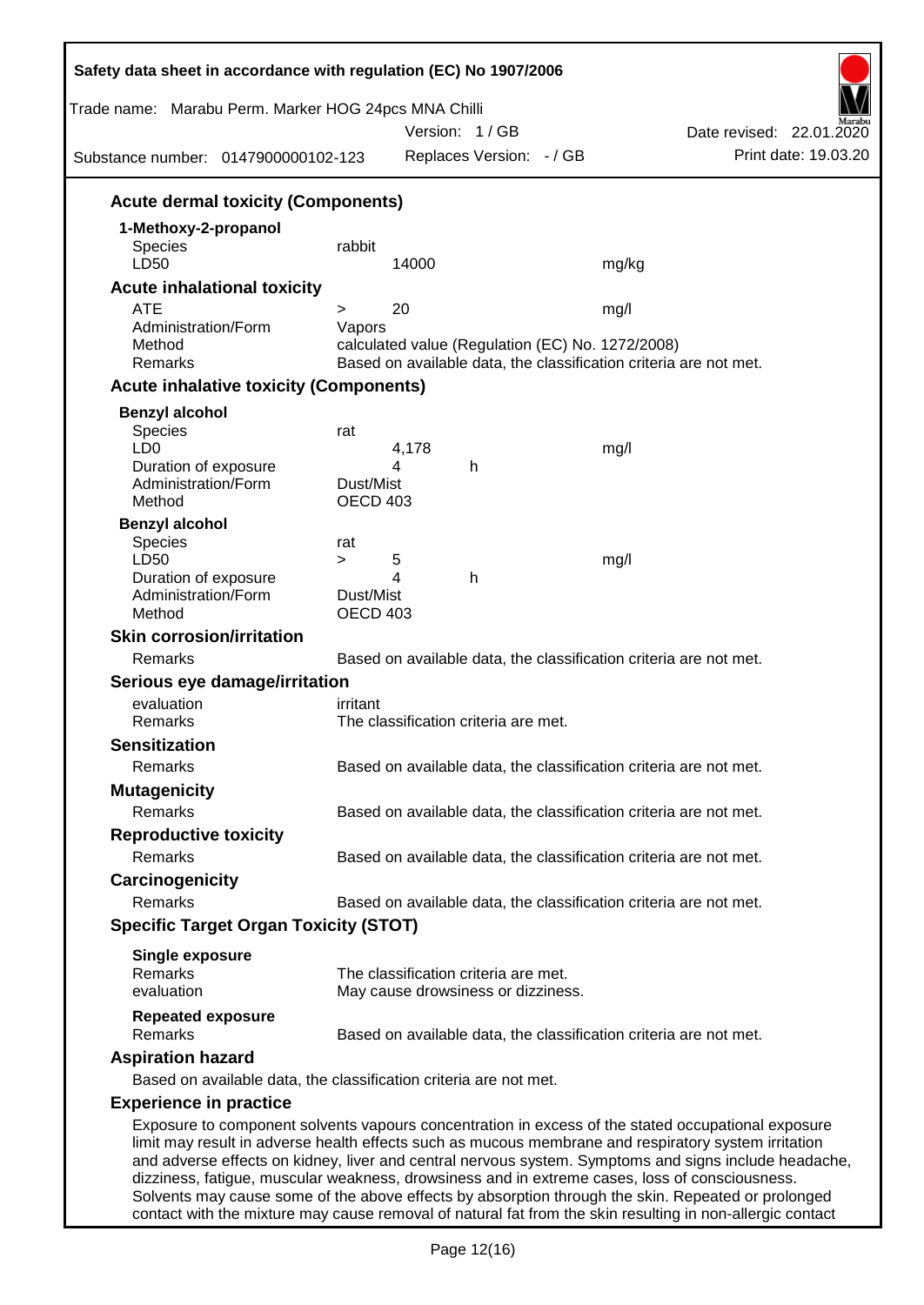| Safety data sheet in accordance with regulation (EC) No 1907/2006                                                                                                                                                                                                                                                                                                                                                                                                                                                                                    |        |                              |                          |                                                    |                                                                                                       |
|------------------------------------------------------------------------------------------------------------------------------------------------------------------------------------------------------------------------------------------------------------------------------------------------------------------------------------------------------------------------------------------------------------------------------------------------------------------------------------------------------------------------------------------------------|--------|------------------------------|--------------------------|----------------------------------------------------|-------------------------------------------------------------------------------------------------------|
| Trade name: Marabu Perm. Marker HOG 24pcs MNA Chilli                                                                                                                                                                                                                                                                                                                                                                                                                                                                                                 |        |                              |                          |                                                    |                                                                                                       |
|                                                                                                                                                                                                                                                                                                                                                                                                                                                                                                                                                      |        |                              | Version: 1/GB            |                                                    | Date revised: 22.01.2020                                                                              |
| Substance number: 0147900000102-123                                                                                                                                                                                                                                                                                                                                                                                                                                                                                                                  |        |                              | Replaces Version: - / GB |                                                    | Print date: 19.03.20                                                                                  |
| dermatitis and absorption through the skin. The liquid splashed in the eyes may cause irritation and<br>known, delayed and immediate effects and also chronic effects of components from short-term and<br>long-term exposure by oral, inhalation and dermal routes of exposure and eye contact.<br><b>Other information</b><br>There are no data available on the mixture itself.<br>The mixture has been assessed following the additivity method of the CLP Regulation (EC) No<br>1272/2008 and classified for toxicological hazards accordingly. |        |                              |                          |                                                    | reversible damage. Ingestion may cause nausea, diarrhoea and vomiting. This takes into account, where |
| <b>SECTION 12: Ecological information</b>                                                                                                                                                                                                                                                                                                                                                                                                                                                                                                            |        |                              |                          |                                                    |                                                                                                       |
| 12.1. Toxicity<br><b>General information</b>                                                                                                                                                                                                                                                                                                                                                                                                                                                                                                         |        |                              |                          |                                                    |                                                                                                       |
| There are no data available on the mixture itself. Do not allow to enter drains or water courses. The<br>and is classified for eco-toxicological properties accordingly. See Sections 2 and 3 for details.                                                                                                                                                                                                                                                                                                                                           |        |                              |                          |                                                    | mixture has been assessed following the summation method of the CLP Regulation (EC) No 1272/2008      |
| <b>Fish toxicity (Components)</b>                                                                                                                                                                                                                                                                                                                                                                                                                                                                                                                    |        |                              |                          |                                                    |                                                                                                       |
| 1-Methoxy-2-propanol<br>Species                                                                                                                                                                                                                                                                                                                                                                                                                                                                                                                      |        | golden orfe (Leuciscus idus) |                          |                                                    |                                                                                                       |
| LC <sub>0</sub>                                                                                                                                                                                                                                                                                                                                                                                                                                                                                                                                      | $\geq$ | 4600                         |                          | mg/l                                               |                                                                                                       |
| Duration of exposure                                                                                                                                                                                                                                                                                                                                                                                                                                                                                                                                 |        | 96                           | h                        |                                                    |                                                                                                       |
| <b>Daphnia toxicity (Components)</b>                                                                                                                                                                                                                                                                                                                                                                                                                                                                                                                 |        |                              |                          |                                                    |                                                                                                       |
| 1-Methoxy-2-propanol                                                                                                                                                                                                                                                                                                                                                                                                                                                                                                                                 |        |                              |                          |                                                    |                                                                                                       |
| Species                                                                                                                                                                                                                                                                                                                                                                                                                                                                                                                                              |        | Daphnia magna                |                          |                                                    |                                                                                                       |
| <b>EC50</b><br>Duration of exposure                                                                                                                                                                                                                                                                                                                                                                                                                                                                                                                  |        | 23300<br>48                  | h                        | mg/l                                               |                                                                                                       |
| <b>Algae toxicity (Components)</b>                                                                                                                                                                                                                                                                                                                                                                                                                                                                                                                   |        |                              |                          |                                                    |                                                                                                       |
|                                                                                                                                                                                                                                                                                                                                                                                                                                                                                                                                                      |        |                              |                          |                                                    |                                                                                                       |
| 1-Methoxy-2-propanol<br><b>Species</b>                                                                                                                                                                                                                                                                                                                                                                                                                                                                                                               |        | Desmodesmus                  |                          |                                                    |                                                                                                       |
| <b>EC50</b>                                                                                                                                                                                                                                                                                                                                                                                                                                                                                                                                          | >      | 1000                         |                          | mg/l                                               |                                                                                                       |
| Duration of exposure                                                                                                                                                                                                                                                                                                                                                                                                                                                                                                                                 |        | 168                          | h                        |                                                    |                                                                                                       |
| <b>Bacteria toxicity (Components)</b>                                                                                                                                                                                                                                                                                                                                                                                                                                                                                                                |        |                              |                          |                                                    |                                                                                                       |
| 1-Methoxy-2-propanol                                                                                                                                                                                                                                                                                                                                                                                                                                                                                                                                 |        |                              |                          |                                                    |                                                                                                       |
| <b>Species</b>                                                                                                                                                                                                                                                                                                                                                                                                                                                                                                                                       |        | activated sludge             |                          |                                                    |                                                                                                       |
| <b>EC50</b>                                                                                                                                                                                                                                                                                                                                                                                                                                                                                                                                          | $\geq$ | 1000                         |                          | mg/l                                               |                                                                                                       |
| 12.2. Persistence and degradability                                                                                                                                                                                                                                                                                                                                                                                                                                                                                                                  |        |                              |                          |                                                    |                                                                                                       |
| <b>General information</b>                                                                                                                                                                                                                                                                                                                                                                                                                                                                                                                           |        |                              |                          |                                                    |                                                                                                       |
| No data available                                                                                                                                                                                                                                                                                                                                                                                                                                                                                                                                    |        |                              |                          |                                                    |                                                                                                       |
| <b>Biodegradability (Components)</b>                                                                                                                                                                                                                                                                                                                                                                                                                                                                                                                 |        |                              |                          |                                                    |                                                                                                       |
| 1-Methoxy-2-propanol                                                                                                                                                                                                                                                                                                                                                                                                                                                                                                                                 |        |                              |                          |                                                    |                                                                                                       |
| Value                                                                                                                                                                                                                                                                                                                                                                                                                                                                                                                                                |        | 90                           |                          | $\%$                                               |                                                                                                       |
| Duration of test<br>evaluation                                                                                                                                                                                                                                                                                                                                                                                                                                                                                                                       |        | 28                           | d                        | Readily biodegradable (according to OECD criteria) |                                                                                                       |
| Method                                                                                                                                                                                                                                                                                                                                                                                                                                                                                                                                               |        | <b>OECD 301 F</b>            |                          |                                                    |                                                                                                       |
| 12.3. Bioaccumulative potential                                                                                                                                                                                                                                                                                                                                                                                                                                                                                                                      |        |                              |                          |                                                    |                                                                                                       |
| <b>General information</b>                                                                                                                                                                                                                                                                                                                                                                                                                                                                                                                           |        |                              |                          |                                                    |                                                                                                       |
| There are no data available on the mixture itself.                                                                                                                                                                                                                                                                                                                                                                                                                                                                                                   |        |                              |                          |                                                    |                                                                                                       |
| <b>Partition coefficient: n-octanol/water</b>                                                                                                                                                                                                                                                                                                                                                                                                                                                                                                        |        |                              |                          |                                                    |                                                                                                       |
| Remarks                                                                                                                                                                                                                                                                                                                                                                                                                                                                                                                                              |        | Not applicable               |                          |                                                    |                                                                                                       |
|                                                                                                                                                                                                                                                                                                                                                                                                                                                                                                                                                      |        |                              |                          |                                                    |                                                                                                       |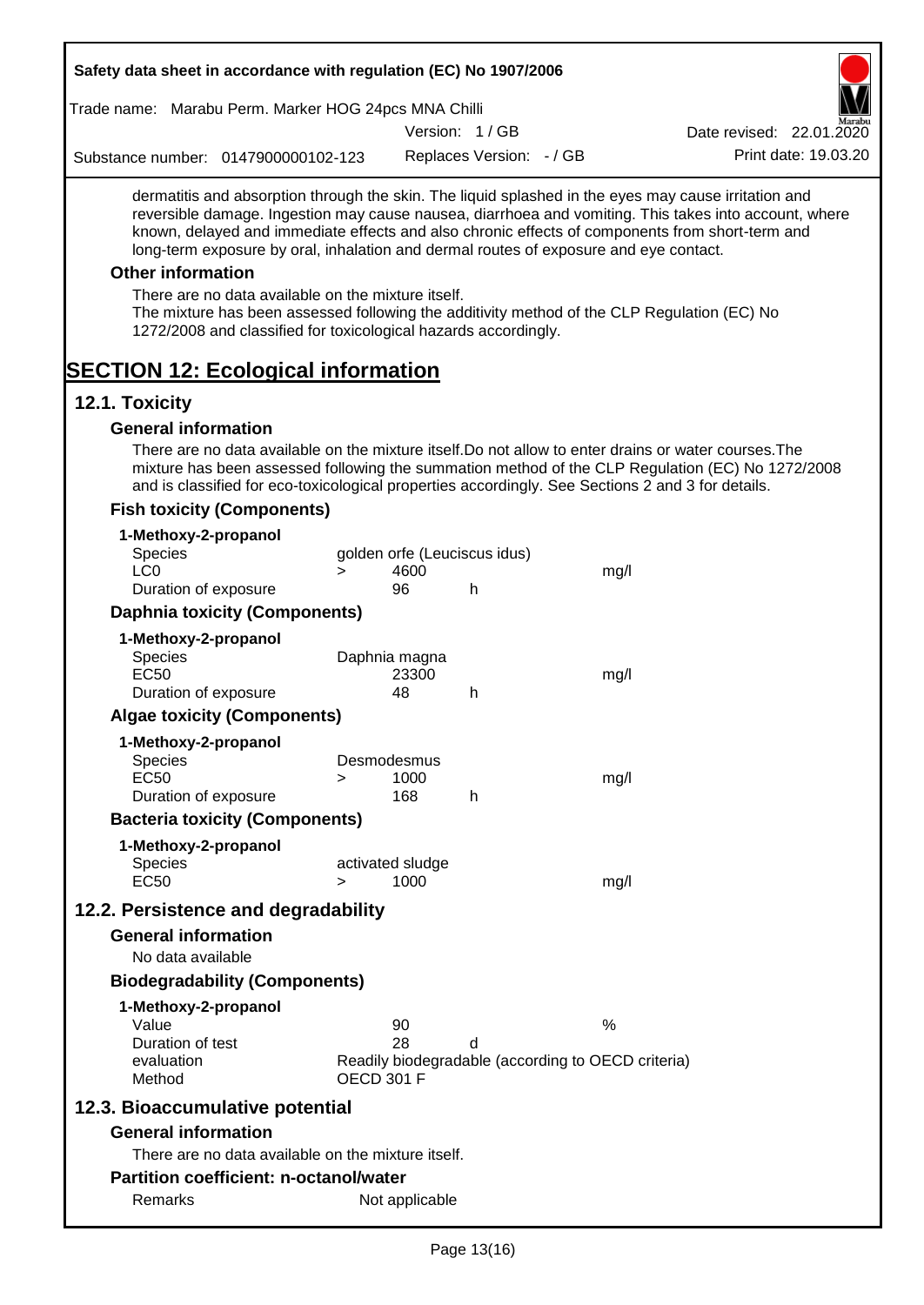## **Safety data sheet in accordance with regulation (EC) No 1907/2006**

Trade name: Marabu Perm. Marker HOG 24pcs MNA Chilli

Version: 1 / GB

Substance number: 0147900000102-123

Replaces Version: - / GB Print date: 19.03.20 Date revised: 22.01.2020

## **12.4. Mobility in soil**

## **General information**

There are no data available on the mixture itself.

## **12.5. Results of PBT and vPvB assessment**

### **General information**

There are no data available on the mixture itself.

## **12.6. Other adverse effects**

## **General information**

There are no data available on the mixture itself.

# **SECTION 13: Disposal considerations**

## **13.1. Waste treatment methods**

## **Disposal recommendations for the product**

Do not allow to enter drains or water courses. Wastes and emptied containers should be classified in accordance with relevant national regulation. The European Waste Catalogue classification of this product, when disposed of as waste is EWC waste code 08 03 12\* waste ink containing dangerous substances If this product is mixed with other wastes, the original waste product code may no longer apply and the appropriate code should be assigned. For further information contact your local waste authority.

### **Disposal recommendations for packaging**

Using information provided in this safety data sheet, advice should be obtained from the relevant waste authority on the classification of empty containers. Empty containers must be scrapped or reconditioned.

Not emptied containers are hazardous waste (waste code number 150110).

# **SECTION 14: Transport information**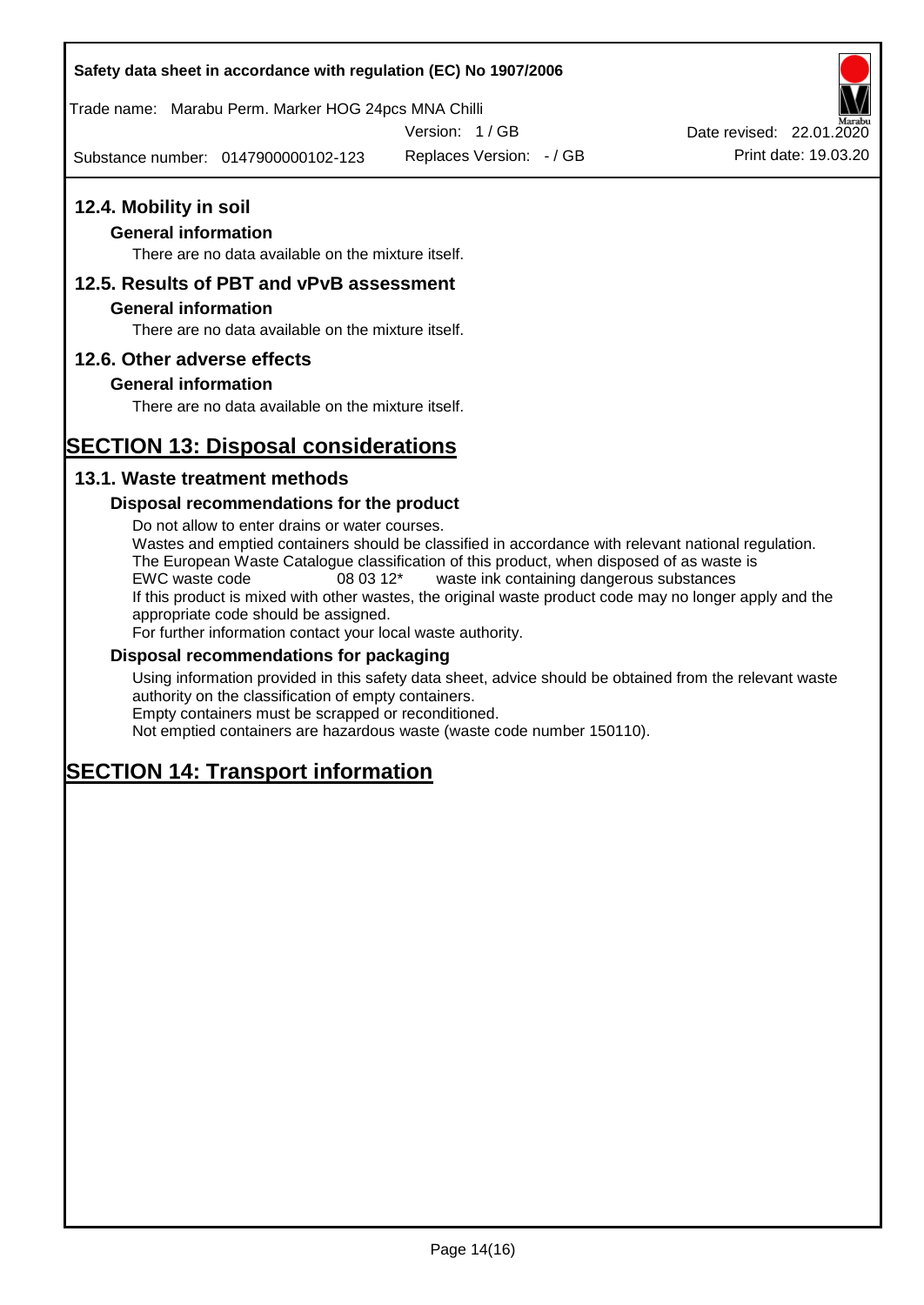| Safety data sheet in accordance with regulation (EC) No 1907/2006 |  |
|-------------------------------------------------------------------|--|
|-------------------------------------------------------------------|--|

## Trade name: Marabu Perm. Marker HOG 24pcs MNA Chilli

Version: 1 / GB



Substance number: 0147900000102-123

|                                     | <b>Land transport ADR/RID</b> | <b>Marine transport</b><br><b>IMDG/GGVSee</b> | Air transport<br><b>ICAO/IATA</b> |
|-------------------------------------|-------------------------------|-----------------------------------------------|-----------------------------------|
| Tunnel restriction code             | D/E                           |                                               |                                   |
| 14.1. UN number                     | 1263                          | 1263                                          | 1263                              |
| 14.2. UN proper shipping name       | <b>PAINT</b>                  | <b>PAINT</b>                                  | <b>PAINT</b>                      |
| 14.3. Transport hazard<br>class(es) | 3                             | 3                                             | 3                                 |
| Label                               |                               |                                               |                                   |
| 14.4. Packing group                 | Ш                             | Ш                                             | Ш                                 |
| Special provision                   | 640E                          |                                               |                                   |
| <b>Limited Quantity</b>             | 51                            |                                               |                                   |
| Transport category                  | 3                             |                                               |                                   |
| 14.5. Environmental hazards         |                               | no                                            |                                   |

## **Information for all modes of transport**

## **14.6. Special precautions for user**

Transport within the user's premises:

Always transport in closed containers that are upright and secure.

Ensure that persons transporting the product know what to do in the event of an accident or spillage.

## **Other information**

**14.7. Transport in bulk according to Annex II of Marpol and the IBC Code**

# no

# **SECTION 15: Regulatory information**

## **15.1. Safety, health and environmental regulations/legislation specific for the substance or mixture**

## **VOC**

VOC (EU) 75 %

## **Other information**

The product does not contain substances of very high concern (SVHC).

## **15.2. Chemical safety assessment**

For this preparation a chemical safety assessment has not been carried out.

# **SECTION 16: Other information**

**Hazard statements listed in Chapter 3**